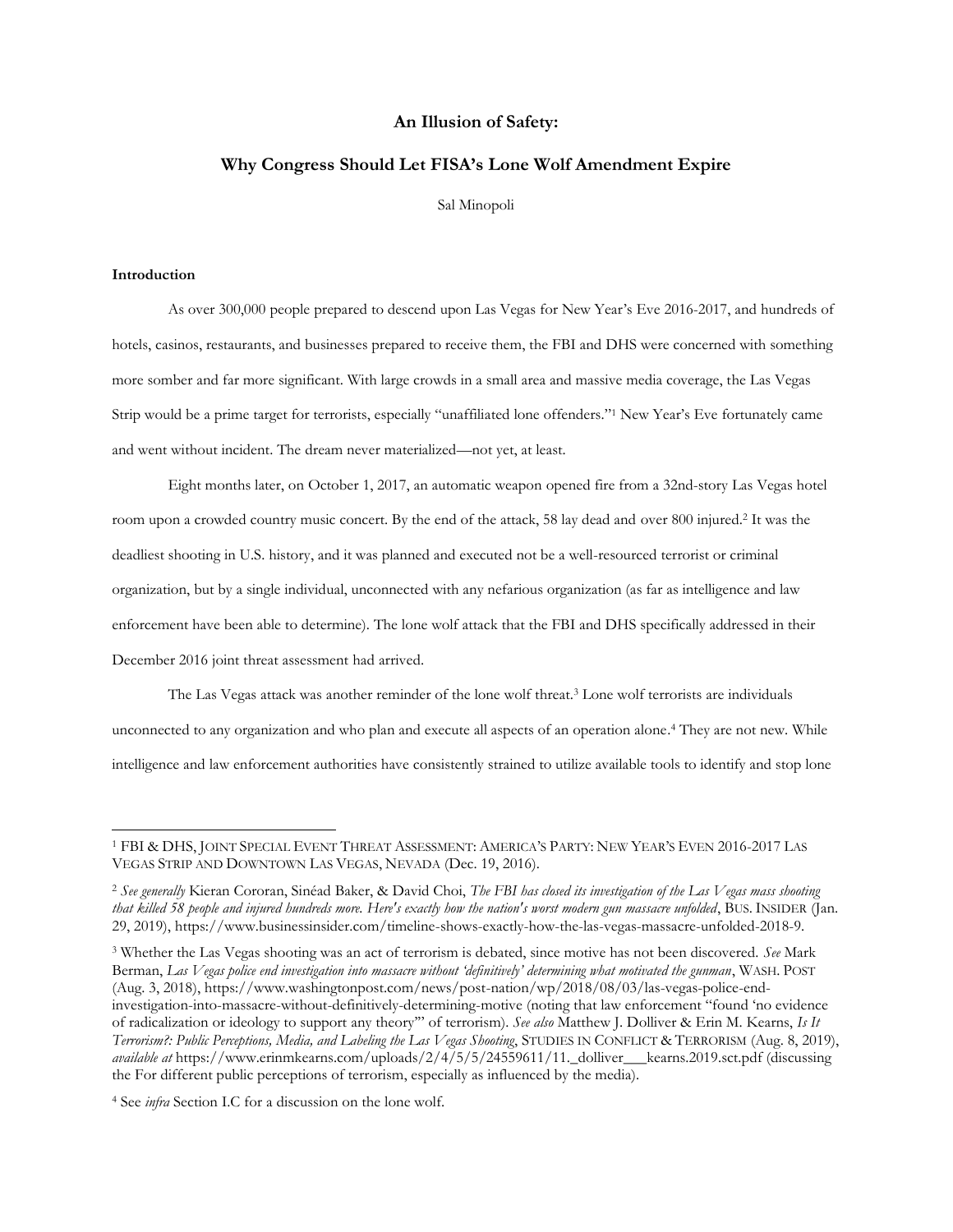wolves before attacks, Congress did create a new tool after the attacks of 9/11. The "lone wolf amendment," as Section 6001 of the Intelligence Reform and Terrorism Prevention Act (IRTPA) is commonly known, expanded the powers of the Foreign Intelligence Surveillance Act (FISA), the legal authority for conducting electronic surveillance on foreign spies and agents of foreign powers engaged in espionage or international terrorism. The amendment now allows the government to surveil suspected terrorists unconnected to any organization (i.e., lone wolves).

FISA authorizes the government to obtain a warrant to conduct electronic surveillance on an individual whom the government has probable cause to believe is an agent of a foreign power.<sup>5</sup> FISA was established in the midst of the Cold War, when the primary threats were foreign states, like the Soviet Union (and its spies), and traditionally-structured international terrorist organizations.<sup>6</sup> Surveillance at that time focused on targets associated with some foreign state or organization.<sup>7</sup> The lone wolf amendment recognized the evolving national security threats and added another definition of an agent of a foreign power: "any person other than a United States person who engages in international terrorism or activities in preparation therefore [sic]."<sup>8</sup>

This change was not trivial. No longer would the government need to show probable cause that a suspect was connected to a foreign power or organization in order to obtain a FISA surveillance warrant. It would need only demonstrate probable cause that the individual is (1) a non-U.S. person<sup>9</sup> and (2) engaging or preparing to engage in international terrorism. In some ways this lowered the evidentiary bar to obtain a FISA warrant. But such a tool might be essential to ensuring national security in an era of decentralized, leaderless terrorist networks, where organizational structures and hierarchies are less clear, and individuals can be inspired to engage in terrorism without any direct engagement with a terrorist organization.<sup>10</sup>

 $\overline{a}$ 

<sup>8</sup> *See* 50 U.S.C. § 1801(b)(1)(C).

<sup>9</sup> 50 U.S.C. § 1801(i) defines a "United States person" as "a citizen of the United States, an alien lawfully admitted for permanent residence . . . , an unincorporated association a substantial number of members of which are citizens of the United States or aliens lawfully admitted for permanent residence, or a corporation which is incorporated in the United States, but does not include a corporation or an association which is a foreign power . . . ."

<sup>10</sup> *See, e.g.*, U.S. DEP'T OF ST., COUNTRY REPORTS ON TERRORISM 2015 (2016), https://www.state.gov/documents/organization/258249.pdf ("The global terrorist threat . . . [is] becoming increasingly

<sup>5</sup> 50 U.S.C. § 1805.

<sup>6</sup> The legislative history of FISA specifically references international terrorist groups, such as Black September and the Red Brigades. It also excludes wholly domestic terrorist groups. H.R. REP. NO. 95-1283, pt. 1, at 30 (1978), https://fas.org/irp/agency/doj/fisa/hspci1978.pdf.

<sup>7</sup> Some original definitions of "agent of foreign power" under 50 U.S.C. § 1801 did not require association with a foreign organization, but they addressed extremely significant national security threats. For example, 50 U.S.C. § 1801(b)(1)(D) addressed non-U.S. persons who "engage[] in the international proliferation of *weapons of mass destruction*, or activities in preparation therefor" (emphasis added).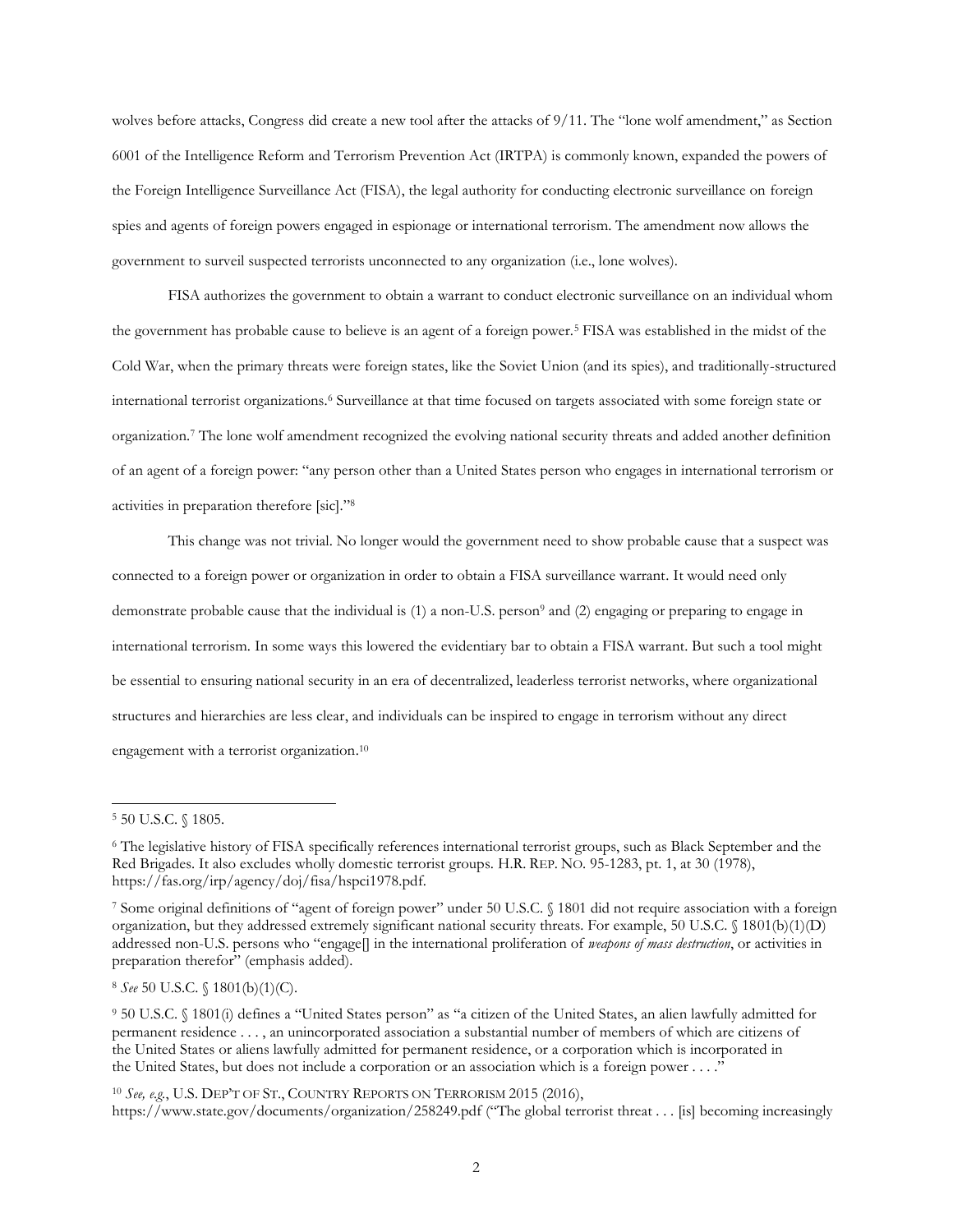The lone wolf amendment is set to expire on December 15, 2019, and the decision to renew might appear to be an easy one. Yet three factors should cause Congress to take pause. First, in the fifteen years since its implementation, the lone wolf amendment has apparently never been used in the course of an investigation. Considering the stated need after 9/11, and the fact that there have been plenty of terrorist, including lone wolf, attacks since then, one would think that this provision would have been used at least once.

Second, the lone wolf amendment is specifically restricted to non-U.S. persons; yet many recent lone wolves have been and will likely continue to be U.S. persons. Radical Islamist lone wolves, for instance, operating on behalf of groups that have explicitly called for citizens abroad to conduct lone wolf attacks,<sup>11</sup> would satisfy the legal conditions for the government to gain a lone wolf surveillance warrant only if that person is a non-U.S. person; U.S. persons who are radical Islamists are exempt.<sup>12</sup> The equally significant threat of white nationalist and other domestic groups within the United States are similarly not covered by the lone wolf amendment, despite their rise in recent years.<sup>13</sup>

Third, electronic surveillance is not necessarily the appropriate tool to fight lone wolves. One of the greatest challenges about lone wolves is that they are extremely difficult to identify before they attack; the government cannot conduct electronic surveillance on a lone wolf that it does not even know exists. But assuming that a lone wolf is properly identified before an attack, the electronic surveillance would likely produce little information of any foreign intelligence value. Because lone wolves are isolated from any terrorist network, there would be no information available on a terrorist organization or network. Rather, the information collected would be primarily, if not only, of a criminal nature; the foreign intelligence purpose would be minimal. But FISA requires that surveillance must have at least a "significant purpose" of foreign intelligence collection, so surveillance lacking that purpose would push the bounds of legality.<sup>14</sup> The FISA deficiencies are all the more apparent when compared to the Title III surveillance warrant authorities that are already available.

decentralized and diffuse."); Antonia Ward, *Do Terrorist Groups Really Die? A Warning*, RAND BLOG (Apr. 9, 2018), https://www.rand.org/blog/2018/04/do-terrorist-groups-really-die-a-warning.html ("Shifting toward this decentralized model helped insulate [al-Qaeda] from the loss of members of core al-Qaeda.").

<sup>11</sup> *See, e.g.*, *Vehicles as Weapons of Terror*, COUNTER EXTREMISM PROJECT (Mar. 2019), https://www.counterextremism.com/vehicles-as-weapons-of-terror (citing terrorist groups' practice of calling for individuals to conduct vehicular attacks).

<sup>12</sup> *See* 50 U.S.C. § 1801(b). U.S. persons preparing for terrorism on behalf of a foreign power can qualify for FISA surveillance, 50 U.S.C. § 1801(b)(2)(C), but they require a demonstration of agency that is not required under the lone wolf amendment.

<sup>13</sup> *See infra* Section I.C and II.B.

<sup>14</sup> *See infra* note 29 and accompanying text.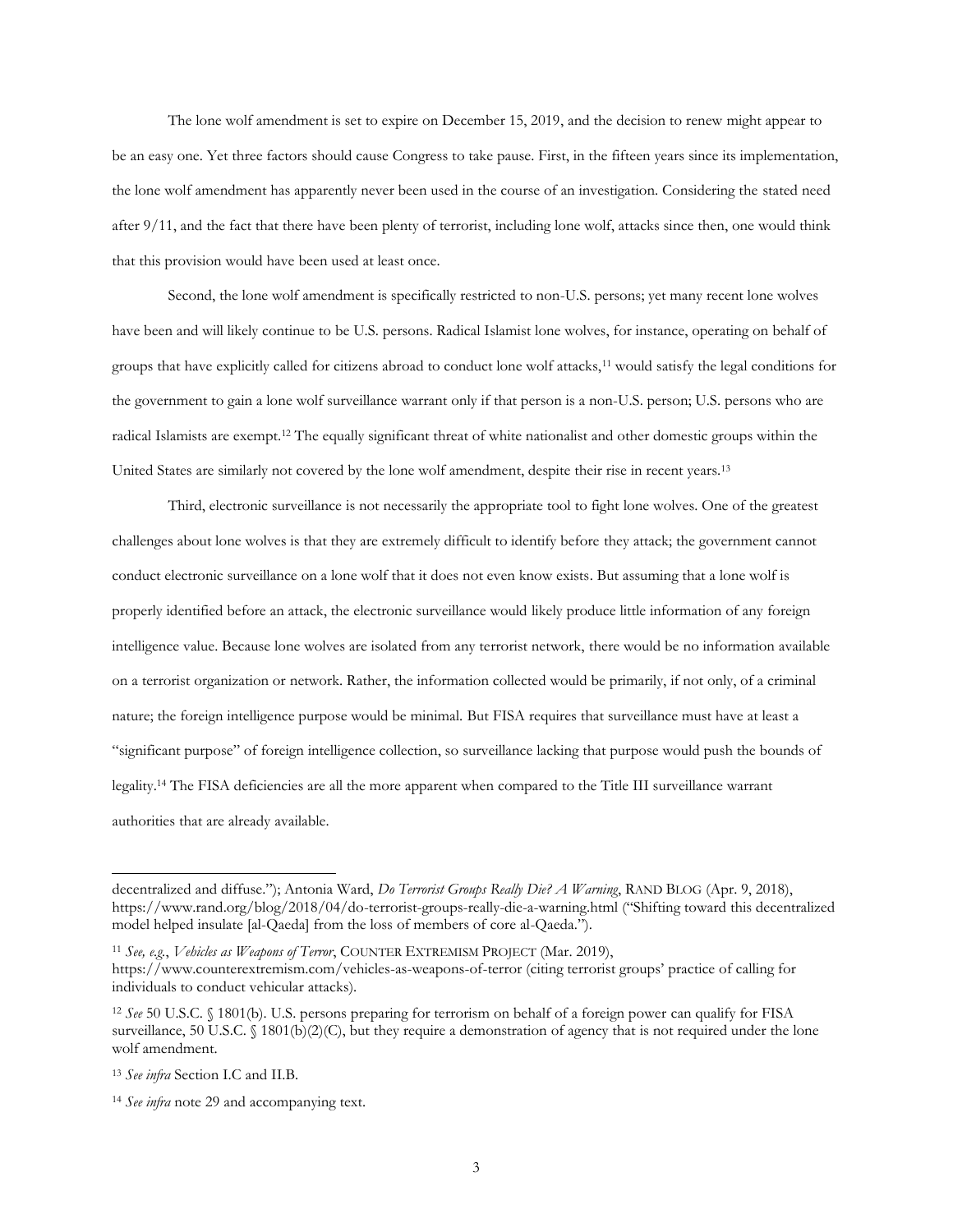So, is the lone wolf amendment the much needed "fix" that Congress thought it would be? Is it a useful and effective tool to maintain as law? Is it worth maintaining "just in case" it is someday needed? Or might its continued presence, for the ostensible and legitimate purpose of national security, pose risks to civil liberties? This Note aims to address the utility and efficacy of the lone wolf amendment as Congress is set to debate its renewal this year, and will show that it has not proven to be successful, in theory or practice, and should be permitted to expire.

Part I of this Note will examine the underpinnings of the lone wolf amendment. Section I.A will examine the history and goals of FISA and the surveillance authorities it grants to the government. Section I.B will explore the lone wolf amendment specifically. Section I.C will survey the current scholarship and understanding, within academia and law enforcement, of lone wolves: who they are, how they develop, and the tools available to fight them. It will include an examination of the recent trends in the increasing democratization of violence, and the increased capability of international terrorist organizations and propagandists to disseminate messages to individuals across the world, thereby leading to radicalization and terrorism in unpredictable ways.

Part II will examine the shortcomings of the lone wolf amendment. In Section II.A, I will examine the lack of use of the provision and the associated problems with continued maintenance of an unused law. In particular, I will address, and hopefully refute, arguments by the DOJ that such a tool is needed "just in case." In Section II.B, I will examine the ineffectiveness of the lone wolf amendment as a tool to fully address the lone wolf threat. Its failure to cover U.S. persons leaves a noticeable security gap not commensurate with the significance of the lone wolf threat. And because lone wolves are not only non-U.S. persons, the lone wolf amendment risks infecting the FISA process with racial, ethnic, religious, or other discriminatory biases unrelated to the security threats. Section II.C will examine the fundamental futility of foreign intelligence surveillance of lone wolves, since they are likely to produce little information, and any such information would lack foreign intelligence value.

Part III will present and examine three options for Congress in light of the lone wolf amendment's sunset. The first option is to expand the statutory language to incorporate lone wolves who are U.S. persons. The second option is to modify the language of the lone wolf amendment to require a showing of an expected connection between the target and a foreign organization. The third option is to let the provision expire, and rely on the remaining FISA provisions and other criminal surveillance and prosecution tools to counter the lone wolf threat.

Current literature has to date not comprehensively analyzed the lone wolf amendment in the context of the nature of the lone wolf threat, nor has it thoroughly addressed the legal and practical shortcomings of the amendment. Moreover, an updated analysis is due in light of the upcoming expiration of the lone wolf amendment. Though Congress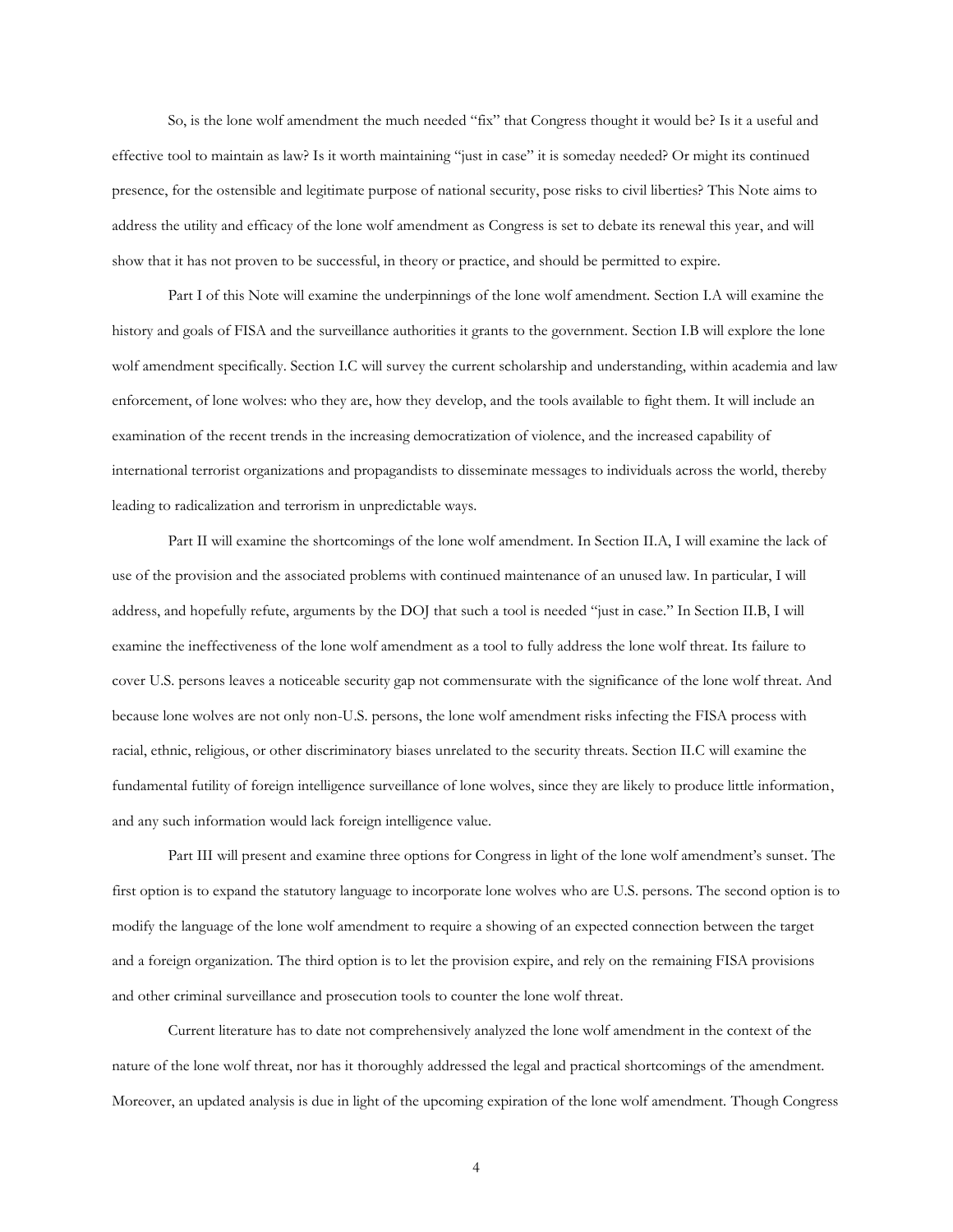has been willing to relinquish power to the executive in matters of national security, this may be an opportunity for it to assert its constitutional role of oversight and seriously scrutinize a legislatively-granted executive power.

#### **Part I: Lone Wolves and Statutory Surveillance Authorities**

This Part sets the foundation for the critical analysis of the lone wolf amendment in Part II. FISA is a unique body of law that grants significant powers to intelligence and law enforcement for legitimate national security purposes. The lone wolf amendment reflects an attempt to adapt to changing national security threats by expanding FISA's scope to a new category of individuals: lone wolves. However, lone wolves are incredibly complex and difficult to confront.

## *A. FISA*

FISA was enacted in 1978 following the findings of the Senate's Church Committee, which had been constituted to "conduct an investigation and study of governmental operations with respect to intelligence activities and of the extent, if any, to which illegal, improper, or unethical activities were engaged in" by federal government agencies and individuals.<sup>15</sup> Revelations of alleged government abuses, including assassination plots and warrantless surveillance operations of U.S. citizens, demonstrated a need for congressional oversight and inclusion.<sup>16</sup> FISA was the product.

FISA represented a "grand bargain" between the legislative and executive branches. The drafters recognized that selection of the proper conditions and standards for foreign intelligence electronic surveillance is a "political decision . . . properly made by the political branches of Government *together*."<sup>17</sup> It found a balance between granting the executive branch appropriate national security-related powers, especially with regards to electronic surveillance, while protecting constitutional rights and civil liberties through clearly defined and judicially monitored procedures.<sup>18</sup>

FISA defined many aspects of foreign intelligence surveillance, including what constitutes a "foreign power," an "agent of a foreign power," "foreign intelligence information," and "electronic surveillance."<sup>19</sup> No longer did federal

 $\overline{a}$ 

<sup>18</sup> *See* 50 U.S.C. § 1801 *et seq.*

<sup>15</sup> 121 CONG. REC. 1,432 (1975),

https://www.senate.gov/artandhistory/history/common/investigations/pdf/ChurchCommittee\_Vote1975.pdf.

<sup>16</sup> Seymour M. Hersh, *Huge C.I.A. Operation Reported in U.S. Against Antiwar Forces, Other Dissidents in Nixon Years*, N.Y. TIMES (Dec. 22, 1974), https://www.nytimes.com/1974/12/22/archives/huge-cia-operation-reported-in-u-s-againstantiwar-forces-other.html.

<sup>17</sup> H.R. REP. NO. 95-1283, pt. 1, at 22 (1978), https://fas.org/irp/agency/doj/fisa/hspci1978.pdf (emphasis added).

<sup>19</sup> "Foreign power" has seven different definitions, generally referring to foreign governments and their respective organs, foreign-based or -constituted organizations, and international terrorist organizations. 50 U.S.C. § 1801(a). "Agent of a foreign power" is divided between U.S. and non-U.S. persons, each of which has five unique definitions to qualify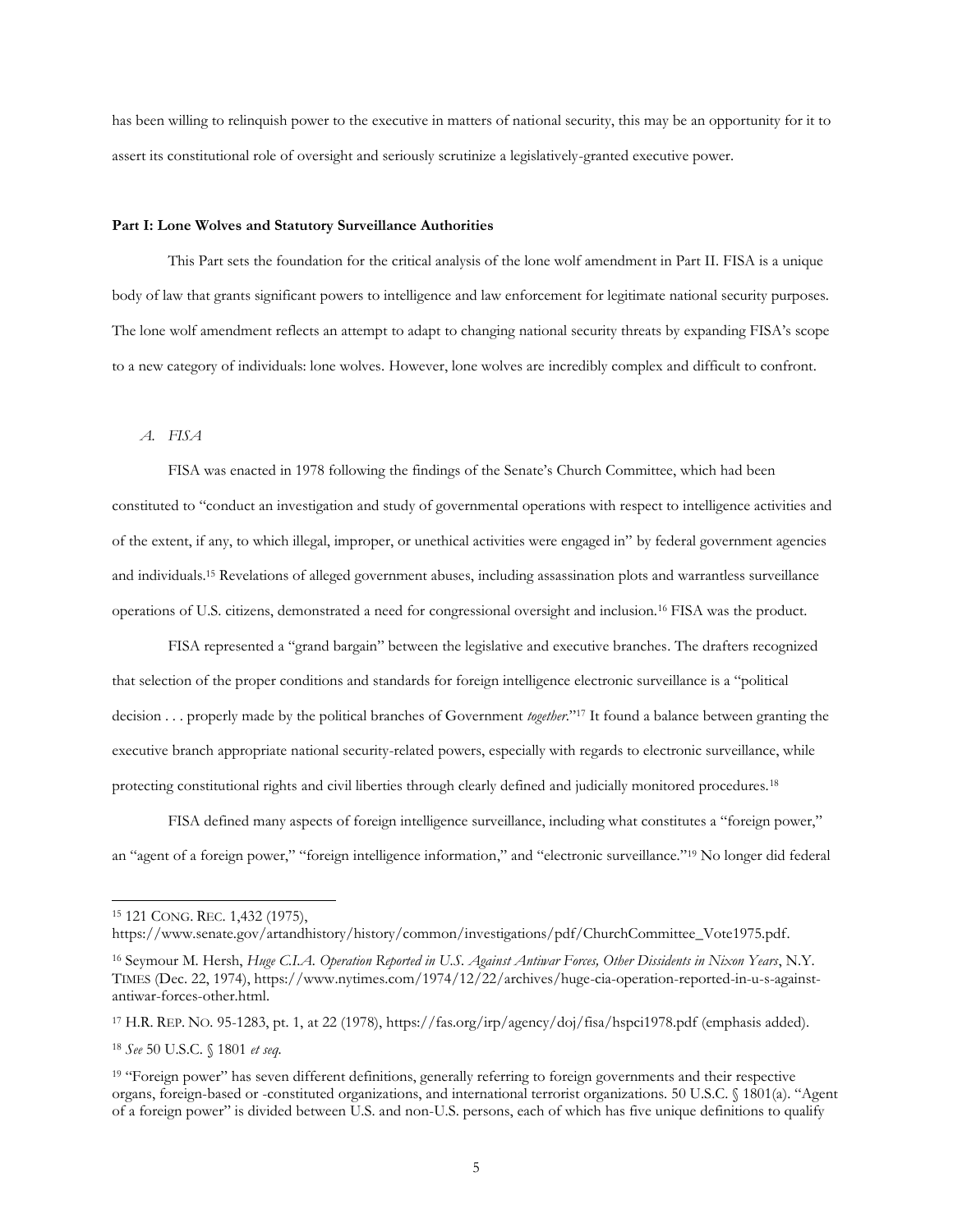agencies have sole discretion to conduct electronic surveillance on individuals: they now had to operate within legallydefined boundaries.

Perhaps even more significant was FISA's establishment of a court, the FISA Court (FISC), specifically designated to hear applications and grant orders approving electronic surveillance, as well as a court of review (FISCR).<sup>20</sup> This finally integrated judicial oversight into the foreign intelligence surveillance warrant process.<sup>21</sup>

The process itself is robust. In order to obtain a warrant, a federal officer must submit an application "upon oath or affirmation" and with the "approval of the Attorney General" to a FISC judge. In addition to satisfying numerous requirements,<sup>22</sup> the application must demonstrate that there is probable cause to believe that the surveillance target is an agent of a foreign power.<sup>23</sup> Yet no U.S. person may be considered an agent of a foreign power "solely upon the basis of activities protected by the first amendment to the Constitution of the United States."<sup>24</sup>

This probable cause standard differs from that of typical domestic criminal warrants, also known as Title III warrants. <sup>25</sup> Whereas a FISA warrant's probable cause standard assesses the suspect's identity and association with another entity, the Title III warrant's probable cause is focused on the suspect's actions. A Title III warrant is granted

<sup>20</sup> 50 U.S.C. § 1803.

them as "agents." 50 U.S.C. § 1801(b). "Foreign intelligence information" relates to information related to the United States' ability to defend against intelligence collection and attack, and generally to ensure national security. 50 U.S.C. § 1801(c). "Electronic surveillance" has four distinct definitions, generally describing the process and outcome of intelligence collection from wire, radio, and other electronic mediums. 50 U.S.C. § 1801(f). For additional definitions covered under FISA, see 50 U.S.C. § 1801.

<sup>21</sup> Previously, courts had granted the government significant leeway in conducting warrantless surveillance. *See, e.g.*, United States v. Truong Dinh Hung, 629 F.2d 908 (4th Cir. 1980) (ruling that the government does not need to obtain a warrant to conduct foreign intelligence surveillance; this case began before FISA's enactment); United States v. U.S. District Court (*Keith*), 407 U.S. 297 (1972) (holding that warrantless surveillance may not be conducted on domestic organizations, but abstaining from withholding such power for national security reasons against foreign powers).

<sup>22</sup> *See* 50 U.S.C. § 1804(a). A FISA warrant application must include, inter alia, the identity of the Federal officer making the application, the identity of the surveillance target, the facts and circumstances justifying surveillance, "minimization procedures" to avoid the collection of information outside the scope of the surveillance, the nature of information sought, certifications by designated executive officials, and the expected time required to conduct surveillance.

<sup>23</sup> 50 U.S.C. § 1805(a)(2)(A). *See infra* Section II.B for more discussion on the probable cause standard.

<sup>24</sup> 50 U.S.C. § 1805(a)(2)(A). While U.S. persons are protected by a First Amendment preclusion, non-U.S. persons are not. Therefore, FISA warrants for non-U.S. persons might be predicated solely on First Amendment activities.

<sup>25</sup> *See* Omnibus Crime Control and Safe Streets Act of 1968, P.L. 90-351, 82 Stat. 197, H.R. 5037. Title III of this act establishes judicial procedures granting approval for electronic surveillance. It expressly refrains from infringing upon areas of national security: "Nothing contained in this chapter . . . shall limit the constitutional power of the President to take such measures as he deems necessary to protect the Nation against actual or potential attack or other acts of a foreign power . . . . " § 2511(3).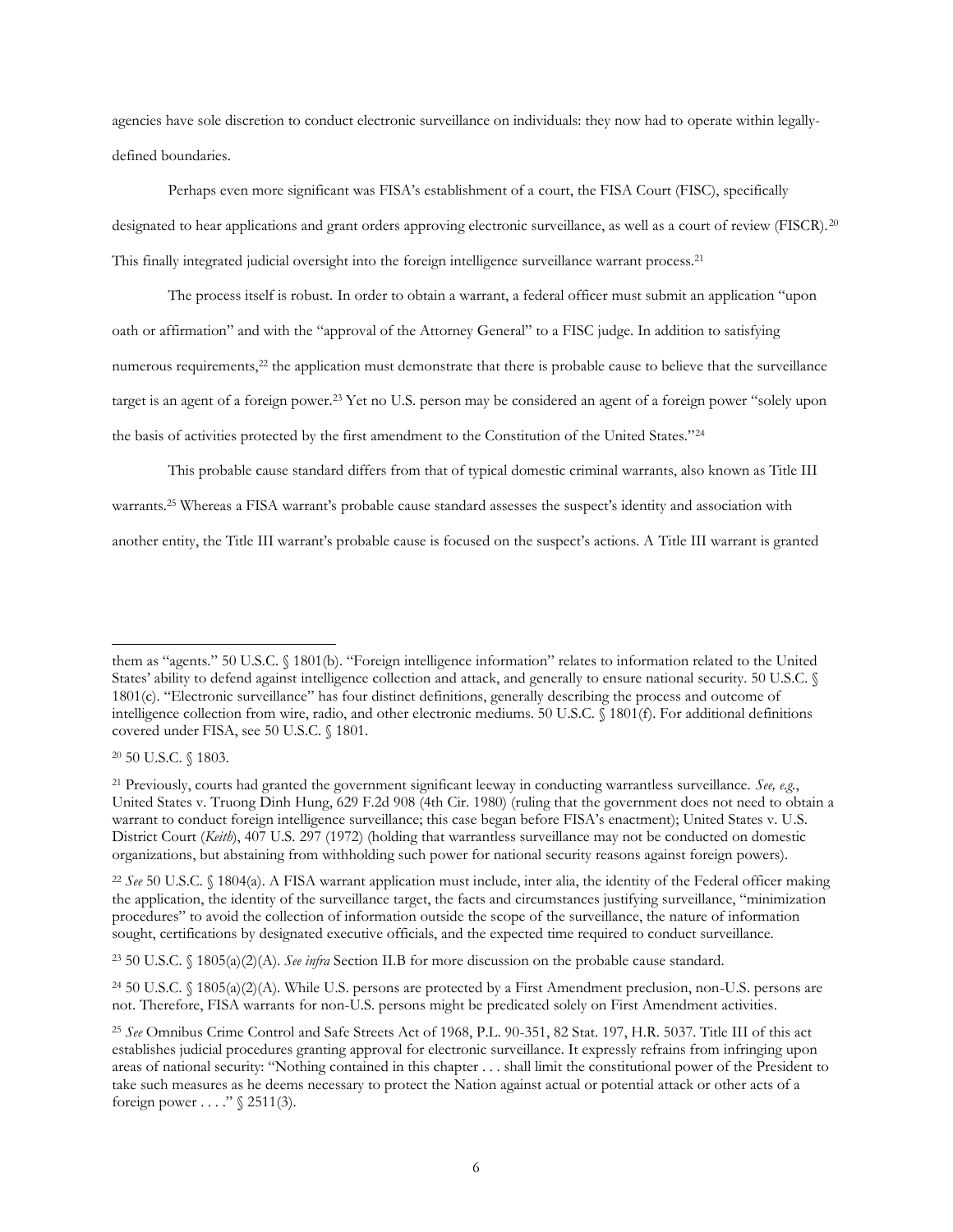after a showing that "there is probable cause for belief that an individual is committing, has committed, or is about to commit a particular offense" pursuant to a designated set of federal crimes.<sup>26</sup>

The courts have recognized the distinction between "ordinary crimes" and issues affecting national security. The undue burden on the government to produce such evidence showing probable cause in the context of national security would hamper the executive's constitutional duties. They have thus consistently granted the executive branch significant leeway in conducting electronic surveillance in the context of national security, both before and after the enactment of FISA, and regardless of the government's use of a warrant.<sup>27</sup>

FISA's probable cause standard differs from Title III's because it serves a different purpose. FISA surveillance is intended to collect foreign intelligence information, whereas Title III surveillance is intended to collect information related to criminal acts for law enforcement purposes. FISA originally required that foreign intelligence collection serve as the "primary purpose" of surveillance in order to prevent the use of such intelligence in criminal investigations and prosecutions (the purview of Title III warrants). This created a "wall" between the intelligence community and law enforcement, forbidding any cross-talk or coordination despite a common target.<sup>28</sup>

The USA PATRIOT Act partially tore down this wall by changing "the purpose" to "a significant purpose."<sup>29</sup> Now, the government's application for a FISA warrant need only declare that a significant purpose of the surveillance is foreign intelligence collection, allowing criminal purposes to also play a role in the surveillance. The FISCR confirmed this interpretation in 2002, in the first appeal from the FISC since FISA's enactment twenty-four years earlier.<sup>30</sup> In that

<sup>26</sup> 18 U.S.C. § 2518. The difference between the FISA and Title III probable cause standards is less distinct for U.S. persons than for non-U.S. persons, because the definitions under which U.S. persons qualify for FISA surveillance include criminal acts. *See* 50 U.S.C. § 1801(b)(2). Criminal acts are not always included in the non-U.S. person definitions of "agent of a foreign power" under FISA. *See* 50 U.S.C. § 1801(b)(1).

<sup>27</sup> *See, e.g.*, *In Re* Sealed Case, 310 F.3d 717 (2002) (rejecting the FISC's Fourth Amendment restrictions on government surveillance as long as a "significant purpose" is the collection of foreign intelligence information); United States v. Johnson, 952 F.2d 565 (1st Cir. 1991) (rejecting defendants' claims that FISA surveillance was conducted for criminal, and not foreign intelligence, purposes); United States v. Falvey, 540 F. Supp. 1306 (E.D.N.Y. 1982) (affirming the constitutionality of FISA and the necessity of surveillance for national security purposes); Zweibon v. Mitchell, 720 F.2d 162 (1983) (affirming the warrantless surveillance of a domestic religious group for purposes of national security); United States v. Truong Dinh Hung, 629 F.2d 908 (4th Cir. 1980) (*see supra* note 21). *But see Keith*, 407 U.S. 297 (1972) (holding that the government must obtain a warrant for electronic surveillance for domestic security matters, but leaving open the issue whether warrants are required for foreign individuals or threats).

<sup>28</sup> James X. Dempsey, *Electronic Surveillance and Cybersecurity*, *in* NATIONAL SECURITY LAW IN THE NEWS 235 (Paul Rosenzweig et al. eds., 2012).

<sup>29</sup> Uniting and Strengthening America by Providing Appropriate Tools Required to Intercept and Obstruct Terrorism (USA PATRIOT Act) Act of 2001, 107 P.L. 56, 115 Stat. 272 (Oct. 26, 2001).

<sup>30</sup> *In Re* Sealed Case, 310 F.3d 717 (2002).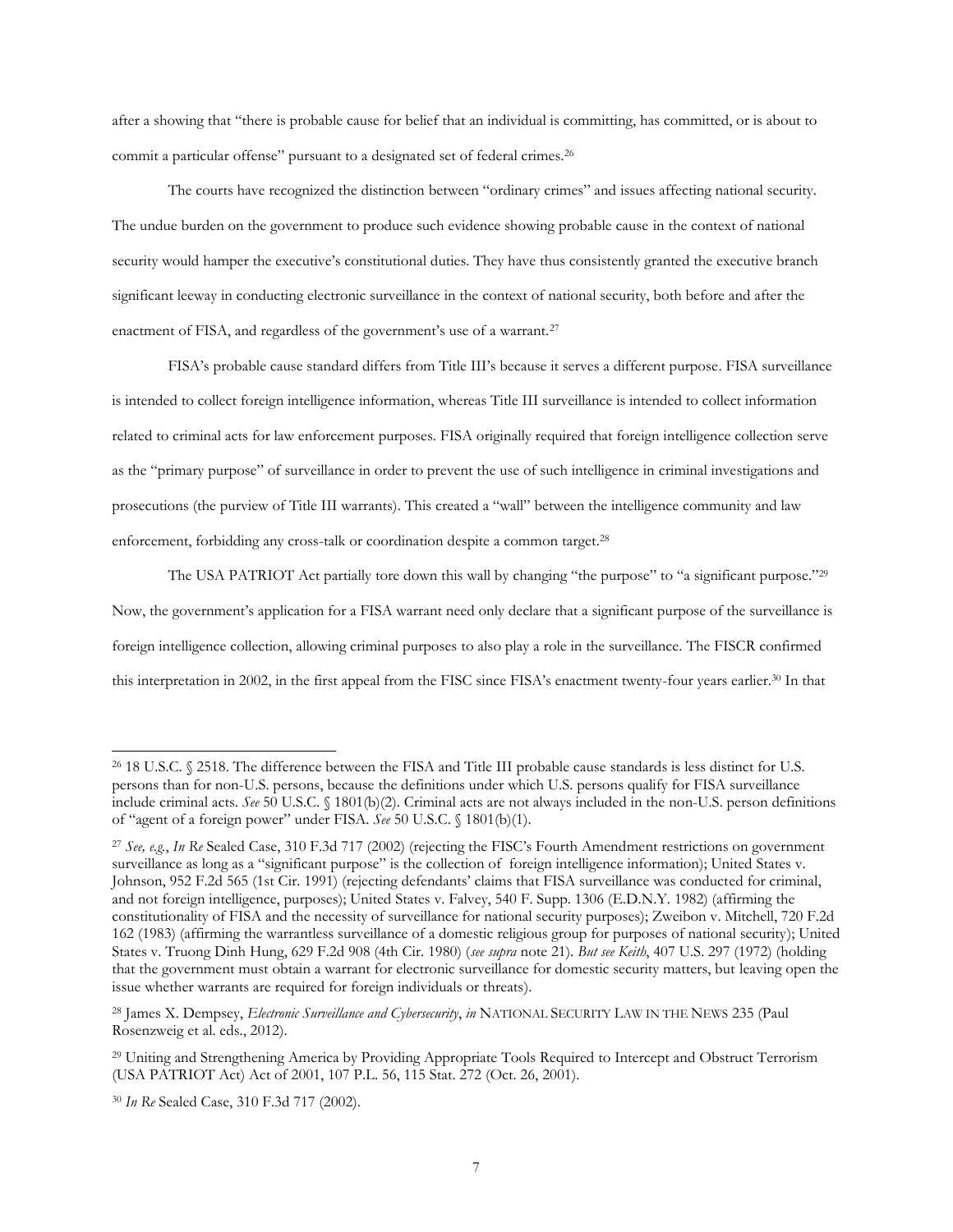case, the FISC had imposed restrictions on the government's FISA warrant to ensure that information would not be used for criminal purposes, but the FISCR held that such a bar was unreasonable. The "significant purpose" enabled government surveillance even when there is an intent to use the intelligence for a criminal prosecution. It even went beyond the USA PATRIOT Act's permission of "significant purpose": it claimed that "it is virtually impossible to read the 1978 FISA to exclude from its purpose the prosecution of foreign intelligence crimes . . . because . . . the definition of an agent of a foreign power . . . is grounded on criminal conduct."<sup>31</sup> The court argued that because the discrete division between foreign intelligence and criminal purposes is not only difficult, but unreasonable, such a strict distinction should not be made.

Though this change improved the efficiency in intelligence and law enforcement operations, it opened the door for FISA to have a greater influence in criminal prosecutions, which can be problematic for defendants' civil liberties. Title III offers greater protections than does FISA. For instance, Title III requires notice be given to an individual of the surveillance after a designated period of time; FISA does not.<sup>32</sup> Title III also permits disclosure of collected information to the defendant during prosecution; FISA does not, since the collected information is often classified.<sup>33</sup> Because of these differing standards, FISA-collected information can have greater consequences on defendants in a criminal prosecution.

#### *B. Lone Wolf Amendment*

The origin story of FISA's lone wolf amendment begins in the days leading up to 9/11. In February 2001, Zacarias Moussaoui, a French national, came to the United States to take flight lessons in preparation for al Qaeda's attacks later that year. The FBI began to investigate him in August 2001, after red flags were raised by Moussaoui's unusual interest in the flight simulations, his unexplained possession of large sums of money, and his jihadist beliefs. 34 The investigating FBI agent suspected him of preparing for a terrorist attack, but was unaware of his al Qaeda

<sup>31</sup> *Id.*, at 723.

<sup>32</sup> *Comparison of Electronic Surveillance Under Title III and FISA*, ACLU, https://www.aclu.org/other/comparison-electronicsurveillance-under-title-iii-and-fisa (last visited May 12, 2019).

<sup>33</sup> *Id.*

<sup>34</sup> NATIONAL COMMISSION ON TERRORIST ATTACKS UPON THE UNITED STATES, THE 9/11 COMMISSION REPORT 273 (2004).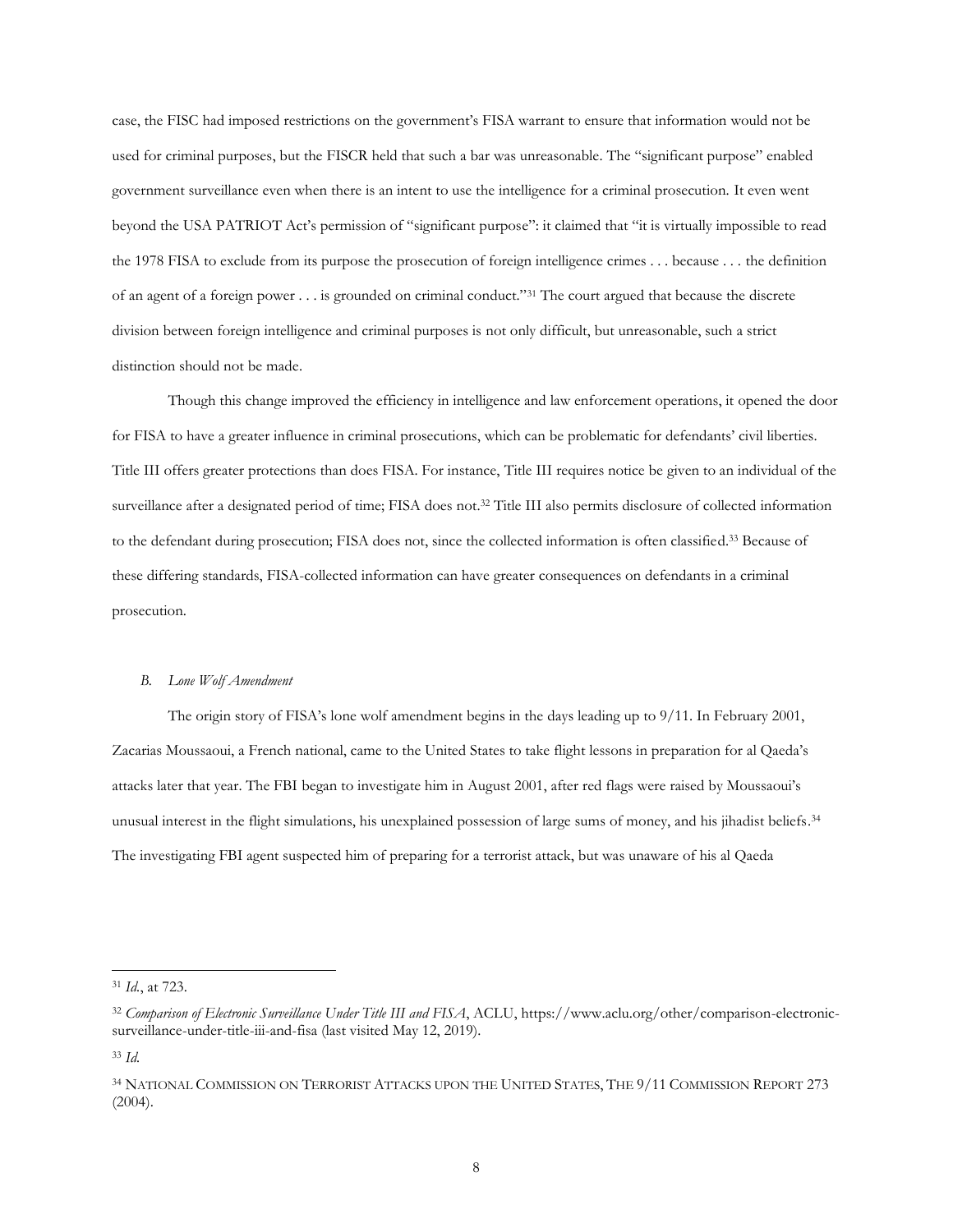connections or ultimate terrorist intentions. The agent, seeking to prevent Moussaoui from obtaining further training, worked with INS to detain him for overstaying his visa.<sup>35</sup>

The FBI case agent wanted to obtain a criminal (Title III) warrant to search Moussaoui's laptop computer, yet "[a]gents at FBI headquarters believed there was insufficient probable cause."<sup>36</sup> The case agent then sought to obtain a FISA warrant, but again FBI HQ doubted the sufficiency of the evidence to show probable cause that Moussaoui was an agent of a foreign power.<sup>37</sup> The agents scrambled to somehow connect Moussaoui with a foreign power or organization, even attempting to tie him to Chechen rebels, but failed to meet standards the FBI believed were necessary to obtain a FISA warrant. <sup>38</sup> A FISA warrant application was never submitted.

Had the FBI conducted the desired electronic surveillance, it might have discovered Moussaoui's al Qaeda connections and the plans for the imminent terrorist attacks.<sup>39</sup> Yet the probable cause standards for both criminal and FISA warrants deterred the FBI from even submitting warrant applications. As a result, a potentially crucial source of intelligence that might have prevented the 9/11 attacks was missed. Congress sought to close this supposed gap in the intelligence architecture with the "Moussaoui fix."

The FBI had believed that it was unable to obtain a FISA warrant because of a lack of demonstrable agency of Moussaoui to a foreign power. Congress, therefore, sought to empower intelligence and law enforcement to conduct surveillance "of so-called 'lone wolf' foreign terrorists."<sup>40</sup> Congress recognized that "[r]equiring that targets of a FISA warrant be linked to a foreign government or international terrorist organization may have made sense when FISA was enacted in 1978," when Soviet spies and "hierarchical, military-style terror groups" were the norm.<sup>41</sup> But the different threats of today required different tools.<sup>42</sup>

The new tool to counter lone wolves came via the Intelligence Reform and Terrorism Prevention Act of 2004, in which FISA was amended to include an additional definition of "agent of a foreign power." Under 50 U.S.C. §

<sup>40</sup> S. REP. NO. 108-40, at 2 (2003).

 $\overline{a}$ <sup>35</sup> *Id*.

<sup>36</sup> *Id*.

<sup>37</sup> *Id.* at 274. *See also* 50 U.S.C. § 1805(a)(2)(A).

<sup>38</sup> *Id.*, 274.

<sup>&</sup>lt;sup>39</sup> This claim is not undisputed. The Senate recognized that it was "not certain that a search of this terrorist [Moussaoui] would necessarily have led to the discovery of the September 11 conspiracy." S. REP. NO. 108-40, at 3 (2003).

<sup>41</sup> S. REP. NO. 108-40, at 3 (2003).

<sup>42</sup> *Id.*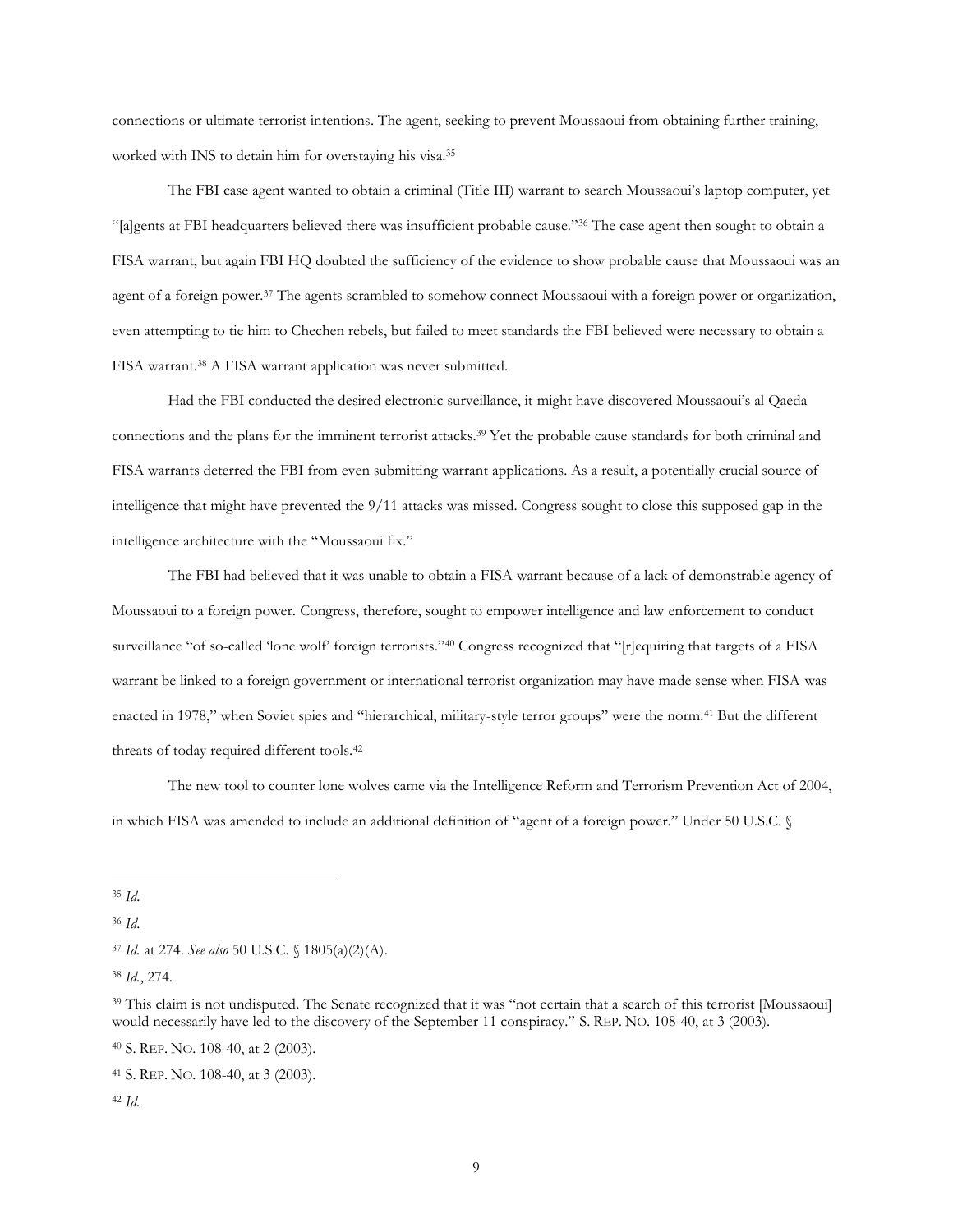1801(b)(1)(C), an agent of a foreign power would include any non-U.S. person who "engages in international terrorism or activities in preparation therefore."<sup>43</sup> This was subject to a sunset provision, originally set for December 31, 2005. 44

While this legislation removed a main element of the original FISA probable cause standard (connection to a foreign power), it was reserved solely for non-U.S. persons involved with international terrorism. U.S. persons, domestic terrorists (who are already immune from FISA), and non-U.S. persons engaging in anything other than international terrorism fall outside the scope of this provision.

This legislation seems uncontroversial, especially in the shadow of the 9/11 attacks and the changing nature of terrorism.<sup>45</sup> It only slightly expanded the scope of FISA to include only non-U.S. persons and maintained a requirement to show the target's engagement in or preparation for international terrorism; "the change, by initial appearances, has limited consequences for privacy."<sup>46</sup> Yet the amendment did receive pushback within the Senate Judiciary Committee from which the amendment originated.<sup>47</sup>

Senators Leahy and Feingold expressed their reservations in the Committee report. They were "concerned that this measure [lone wolf amendment] will not ensure that the government's FISA power is being used as effectively or appropriately as is necessary."<sup>48</sup> They were frustrated with the Justice Department's lack of cooperation in supporting the Senate's "oversight efforts to evaluate how [the expanded government surveillance] powers are being used."<sup>49</sup> And they were particularly dismayed at the changing rationales for the amendment.<sup>50</sup> Fundamental to their skepticism of the supposed need for the lone wolf amendment was the argument that the FBI had improperly interpreted the probable cause standard in its decision not to submit a FISA application.

<sup>48</sup> *Id.* at 10.

<sup>49</sup> *Id.*

 $\overline{a}$ 

<sup>50</sup> *Id.* at 11.

<sup>43</sup> Intelligence Reform and Terrorism Prevention Act of 2004, Pub. L. No. 108-458, § 6001, 118 Stat. 3638, 3742 (2004).

<sup>44</sup> Subject to the sunset provision of Section 224 of the USA Patriot Act, P.L. 107-56. An exception was provided for investigations that began before that date or for any criminal or other offenses that occurred before that date. Section 224(b).

<sup>45</sup> S. REP. NO. 108-40, at 3 (2003) (discussing the evolving nature of national security threats that FISA is designed to fight: in the 1970s, the threats were Soviet spies and hierarchical organizations, but now they are different); H.R. REP. NO. 95-1283, pt. 1, at 36 (1978) (emphasizing that the electronic surveillance of foreign nationals is not intended to treat them differently on the basis of nationality, but to identify their foreign governments).

<sup>46</sup> Patricia E. Simone & Patricia L. Bellia, *The "Lone Wolf" Amendment and the Future of Foreign Intelligence Surveillance Law*, 50 VILL. L. REV. 425, 428 (2005).

<sup>47</sup> S. REP. NO. 108-40, at 8 (2003). The committee nonetheless voted unanimously (19-0) to send the bill to the full Senate with a recommendation that it pass.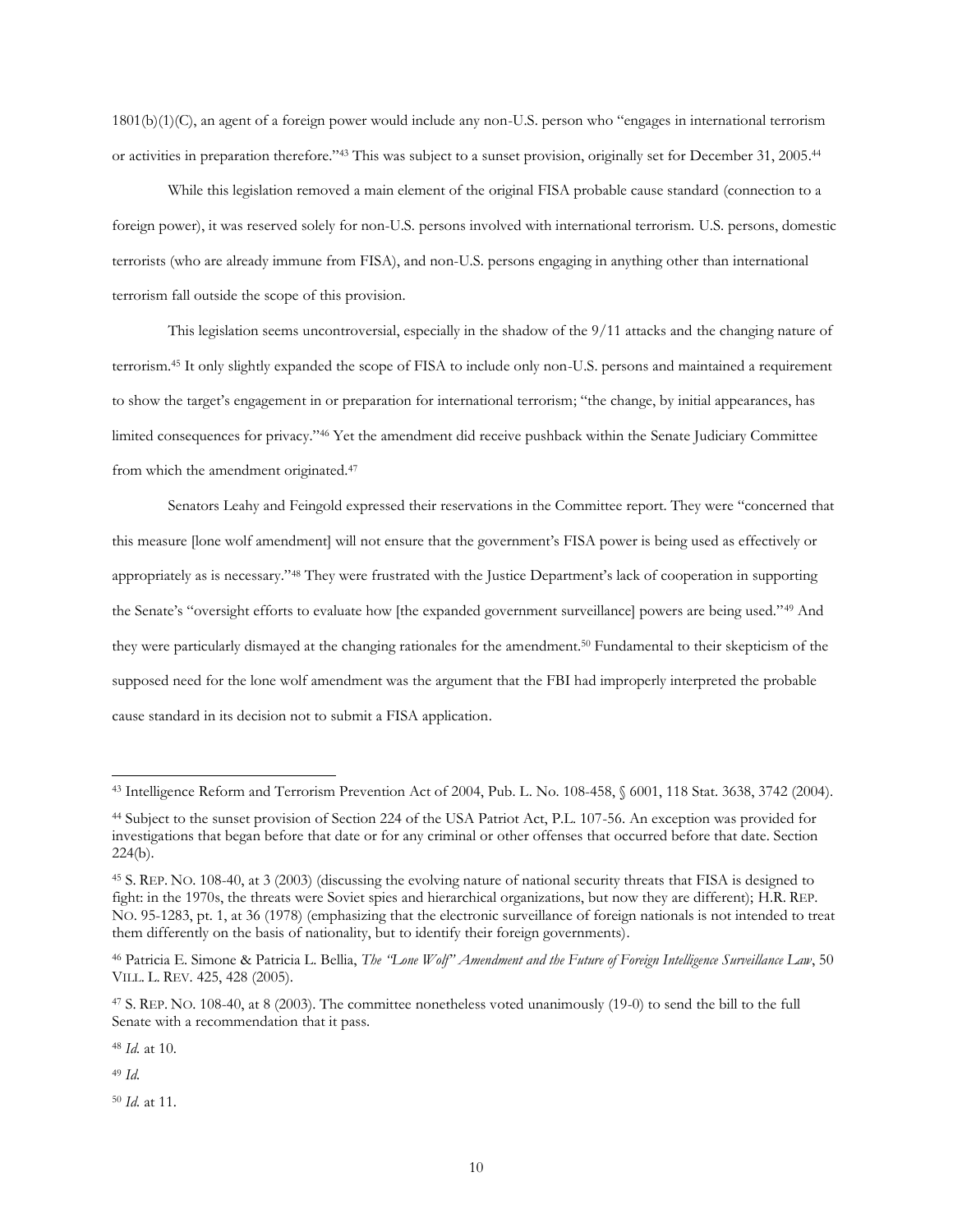They specifically referenced the FBI attorneys' complete lack of awareness of the legal foundation of the probable cause standard, *Illinois v. Gates*. At the time that agents sought a FISA warrant for Moussaoui, they apparently had interpreted the probable cause standard (that Moussaoui was an agent of a foreign power) as "more probable than not."<sup>51</sup> Yet *Gates* stated that probable cause "means less than evidence which would justify condemnation."<sup>52</sup> Probable cause does not require proof beyond a reasonable doubt or a preponderance of evidence.<sup>53</sup> Rather, determination of probable cause requires only a "practical, common-sense decision whether, given all the circumstances set forth in the affidavit  $\dots$ , there is a fair probability that contraband or evidence of a crime will be found in a particular place." $54$ Thus, probable cause does not even need to meet the 51% marker—arguably a low standard, but one which the Court has nonetheless upheld. Had the FBI properly applied *Gates*, it would likely have been able to sufficiently tie Moussaoui to a foreign power for FISA purposes. <sup>55</sup> A 2002 internal FBI memo from the Office of the General Counsel to all FBI divisions seeking "to clarify the meaning of probable cause" suggests that it recognized and attempted to rectify this failure.<sup>56</sup>

Nevertheless, Congress passed IRTPA and the lone wolf amendment on December 17, 2004. The original and subsequent legislation has consistently included a sunset provision, but Congress has never failed to renew it: since enactment, the amendment has been renewed six times. <sup>57</sup> The current sunset is December 15, 2019.

<sup>51</sup> *Id.* at 39.

<sup>52</sup> Illinois v. Gates, 462 U.S. 213, 216 (1983).

<sup>53</sup> *Id.* This was reiterated in a letter from the Senate Judiciary Committee to the FBI, criticizing it for its lack of awareness of the *Gates* standard. S. REP. NO. 108-40, at 63 (2003).

<sup>54</sup> *Gates*, 462 U.S. at 238.

<sup>55</sup> S. REP. NO. 108-40, at 35 (2003).

<sup>56</sup> *Id.* at 66.

<sup>57</sup> *See* USA PATRIOT Improvement and Reauthorization Act of 2005, P.L. 109-177, 120 Stat. 192 (March 9, 2006) (extending the sunset of Section 6001 until December 31, 2009); Department of Defense Appropriations Act, 2010, P.L. 111-118 § 1004(b) (extending until February 28, 2010); P.L. 111-141 (extending until February 28, 2011); P.L. 112-3 (extending until May 27, 2011); P.L. 112-14 (extending until June 1, 2015); USA Freedom Act, P.L. 114-23 (extending until December 15, 2019).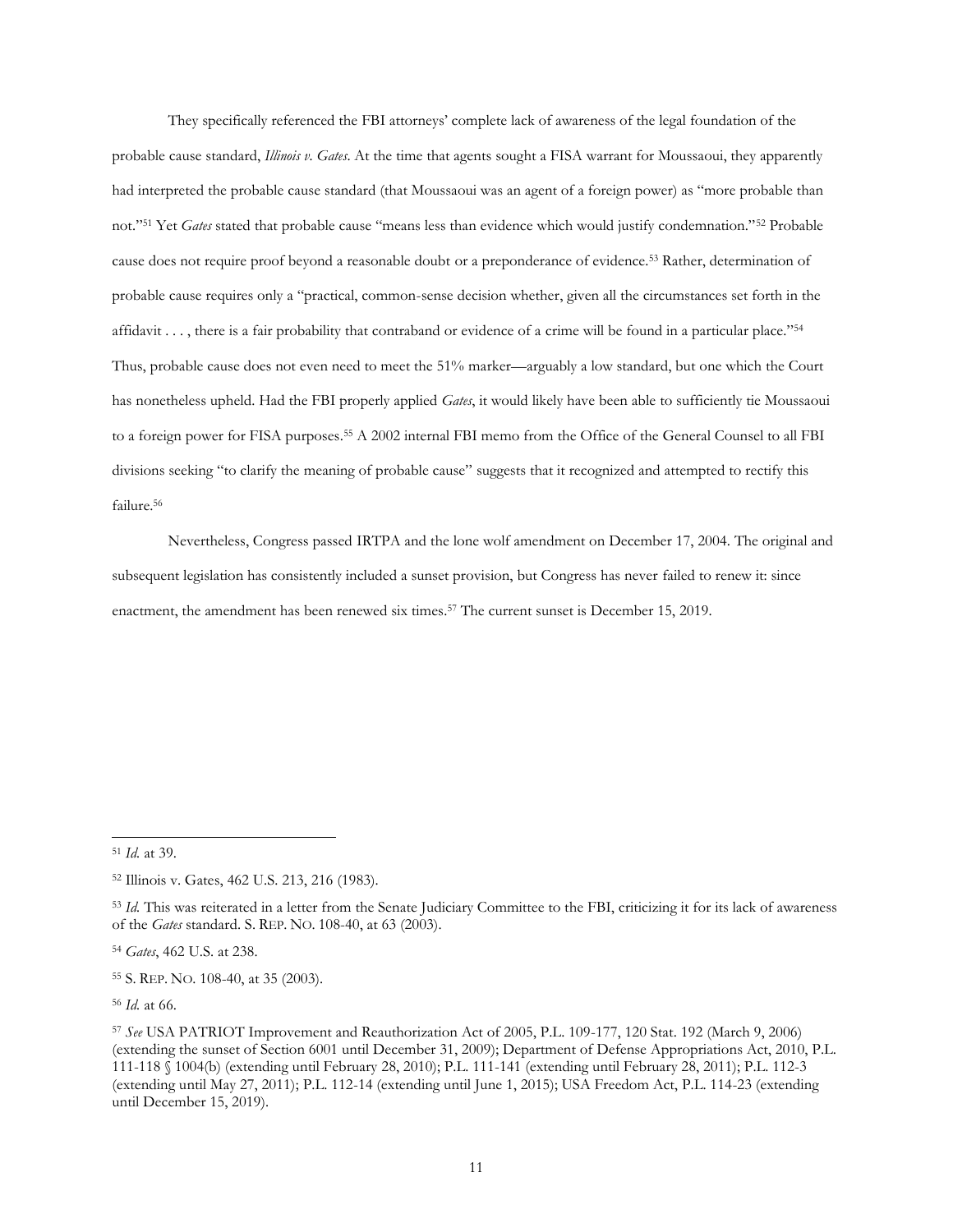# C. *Lone Wolves*

 $\overline{a}$ 

The concept of the lone wolf is not new,<sup>58</sup> but recent social, political, and technological developments have

fostered a climate that provides unprecedented support for their growth and success.<sup>59</sup> And while government,

intelligence, and law enforcement authorities have and will continue to develop tools and methods to prevent and stop

them, the very nature of the lone wolf will ensure that it remains a persistent threat.<sup>60</sup>

Lone wolves, also known as lone terrorist actors or lone actors,<sup>61</sup> plan and execute terrorist acts independent of

any organization. Various individuals and organizations define the lone wolf differently,<sup>62</sup> but a defining element of lone

wolves is the fact that they "operate without organizational support and are not influenced by organizational

<sup>60</sup> Lone wolves are more prevalent in countries, like the United States, that have robust counterterrorism capacity, which denies organized terrorist groups the ability to survive, let alone operate. In such conditions, lone wolves become the relatively greater and more lethal threat. *See* Brian J. Phillips, *Deadlier in the U.S.? On Lone Wolves, Terrorist Groups, and Attack Lethality*, 29 TERRORISM AND POL. VIOLENCE 533-459 (2015).

<sup>61</sup> *See, e.g.*, *Understanding Lone-actor Terrorism: A Comparative Analysis with Violent Hate Crimes and Group-based Terrorism*, START (Sept. 2013),

https://www.start.umd.edu/sites/default/files/publications/local\_attachments/START\_IUSSD\_UnderstandingLoneac torTerrorism\_Sept2013.pdf.

 $62$  For instance, "[t]he FBI and DHS defined a lone offender as an individual motivated by one or more violent extremist ideologies who, operating alone, supports or engages in acts of violence in furtherance of that ideology or ideologies that may involve influence from a larger terrorist organization or a foreign actor." FBI & DHS, JOINT SPECIAL EVENT THREAT ASSESSMENT: AMERICA'S PARTY: NEW YEAR'S EVEN 2016-2017 LAS VEGAS STRIP AND DOWNTOWN LAS VEGAS, NEVADA, at 2 (Dec. 19, 2016). They also define a homegrown violent extremist, a functional equivalent of a lone wolf, "as a person of any citizenship who has lived or operated primarily in the United States or its territories who advocates, is engaged in, or is preparing to engage in ideologically motivated terrorist activities (including providing support to terrorism) in furtherance of political or social objectives promoted by a foreign terrorist organization *but whose actions are independent of direction by a foreign terrorist organization.*" *Id.* at 1 (emphasis added). In a comprehensive DOJ-funded study, lone wolf terrorism was defined as "political violence perpetrated by individuals who act alone; *who do not belong to an organized terrorist group or network*; who act without the direct influence of a leader or hierarchy; and *whose tactics and methods are conceived and directed by the individual without any direct outside command and direction.*" Mark Hamm & Ramon Spaaj, *Lone Wolf Terrorism in America: Using Knowledge of Radicalization Pathways to Forge Prevention Strategies*, DEP'T OF JUST. 9 (Feb. 2015) (unpublished), PDF available at https://www.ncjrs.gov/pdffiles1/nij/grants/248691.pdf (emphasis added).

<sup>58</sup> Nineteenth-century anarchists advocated for individual acts of violence for its ideological congruency with anarchism: "[o]nly unorganized individuals . . . were safe from coercion and domination and thus capable of remaining true to the ideals of anarchism." Paul Avrich, *The Anarchists in the Russian Revolution*, 26 RUSSIAN REV. 341, 343 (1967). *See also*, D. Novak, *Anarchism and Individual Terrorism*, 20 CANADIAN J. OF ECON. AND POL. SCI. 176-184 (May 1954)). Beginning in the 1970s, white supremacists adopted "leaderless resistance," a term popularized by Ku Klux Klansman Louis Beam in a 1992 essay, as the best viable means to defeat "state tyranny." Jeffrey Kaplan, *Leaderless Resistance*, 9 TERRORISM AND POL. VIOLENCE 80-95 (1997). Numerous other groups of varying ideologies, including environmental extremists, antiabortion militants, and Islamic extremists, have also embraced the strategy of leaderless resistance. JEFFREY D. SIMON, LONE WOLF TERRORISM: UNDERSTANDING THE GROWING THREAT 35 (2013).

<sup>59</sup> New technologies, especially the internet, have enabled terrorists generally and lone wolves specifically: to access greater amounts of information, motivating individuals to react to current events as well as providing information to weapons, tactics, and sources for reconnaissance; to communicate with like-minded people; and to broadcast their manifestos and attacks to a world audience. JEFFREY D. SIMON, LONE WOLF TERRORISM: UNDERSTANDING THE GROWING THREAT 25-34 (2013).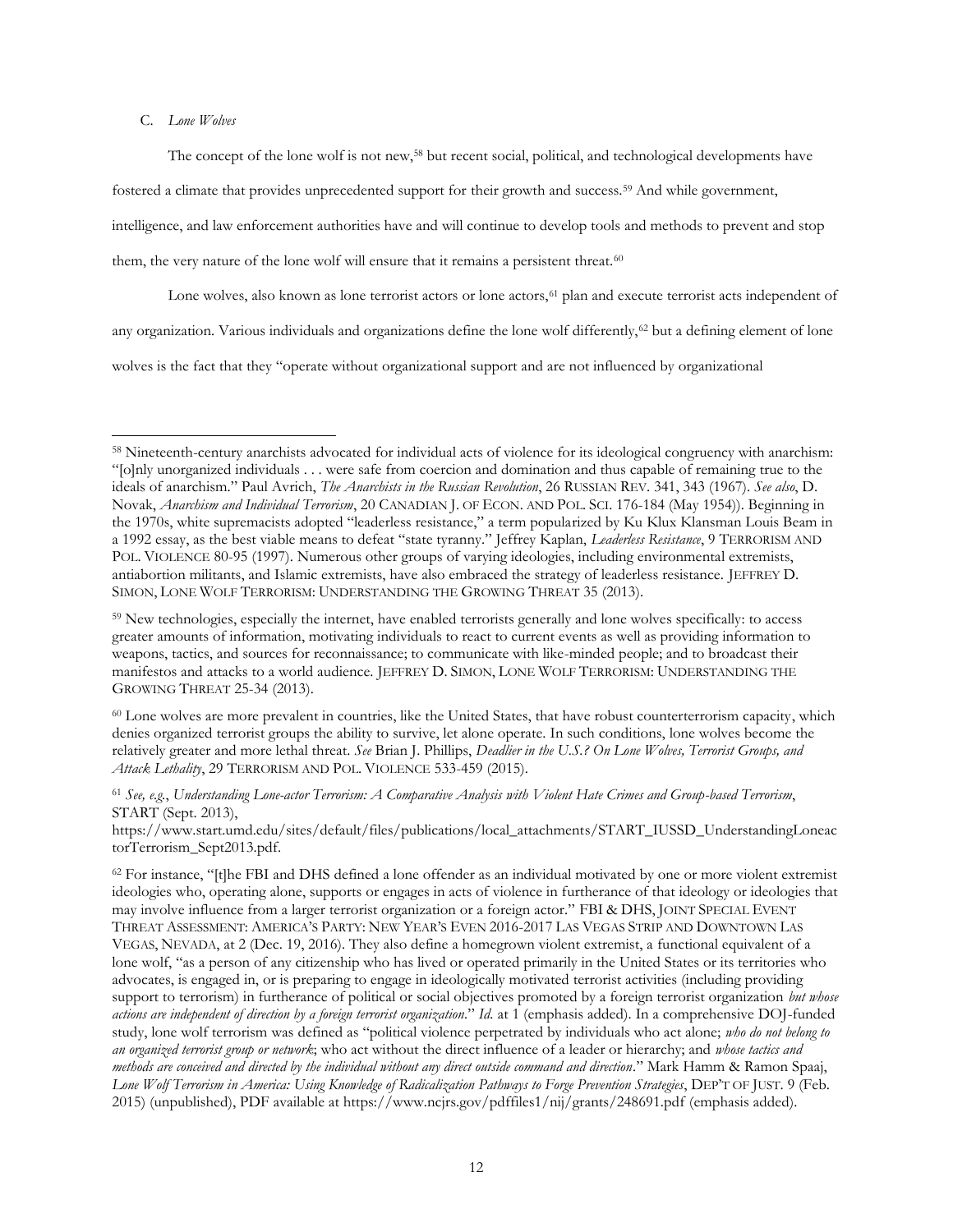dynamics."<sup>63</sup> Lone wolf terrorists are distinguishable from other "solitary offenders" in that their actions constitute significant violence at the societal level and they are driven by, amongst other things, ideology.<sup>64</sup>

This network independence (or isolation) poses significant challenges to intelligence and law enforcement in two ways. First, without an organizational connection, officials have no idea who the lone wolf terrorists are. The process of radicalization can assist in this identification, but radicalization is also complex and difficult to observe. There are several existing theoretical frameworks outlining the radicalization process,<sup>65</sup> but radicalization usually occurs in unique, personal ways, and few external signals may be apparent. Research does show that lone actors may "broadcast" their intentions, providing rare, time-sensitive clues of an ensuing terrorist act, but these broadcasts are often only properly appreciated after the fact. <sup>66</sup> Despite the ex post utility of radicalization frameworks and the prevalence and commonality of many behaviors and beliefs, it is not inevitable that a particular individual will ultimately commit an act of terrorism.<sup>67</sup>

Second, once an individual becomes radicalized, their plans and intentions can easily remain off the radar of intelligence and law enforcement. Terrorist networks present numerous opportunities for intelligence and law enforcement officials to track individuals and their activities, thereby enabling predictive analysis and preventive action *before* an attack. Physical and electronic communications, physical meetings, and transmission of goods and services are common in networks and provide useful information. Lone wolves do not provide this same information because they do not have the same connections. They meet with no one in the course of planning and execution, and they receive no orders, guidance, financial assistance, or training. How, then, can intelligence and law enforcement even become aware of lone wolves?

Some argue that the lone wolf threat is not as significant as that of larger, well-resourced terrorist organizations,<sup>68</sup> such as al Qaeda or ISIS, yet such claims are not validated by actual events. As of 2015 in the United

<sup>63</sup> START, *supra* note 61, at 3.

<sup>64</sup> TERRY D. TURCHIE & KATHLEEN M. PUCKETT, HUNTING THE AMERICAN TERRORIST: THE FBI'S WAR ON HOMEGROWN TERROR 262 (2007).

<sup>65</sup> *See, e.g.*, Allison G. Smith, *How Radicalization to Terrorism Occurs in the United States: What Research Sponsored by the National Institute of Justice Tells Us*, DEP'T OF JUST. (2018), https://www.ncjrs.gov/pdffiles1/nij/250171.pdf (presenting different models for the terrorist's radicalization process).

<sup>66</sup> Hamm & Spaaj, *supra* note 62 at 9*.*

<sup>67</sup> Smith, *supra* note 65 at 18*.*

<sup>68</sup> See, e.g., Beau de Barnes, Note, *Confronting the One-Man Wolf Pack: Adapting Law Enforcement and Prosecution Responses to the Threat of Lone Wolf Terrorism*, 92 B.U. L. Rev. 1613, 1655-57 (2012) (dismissing the impact of lone wolves as "ultimately insignificant").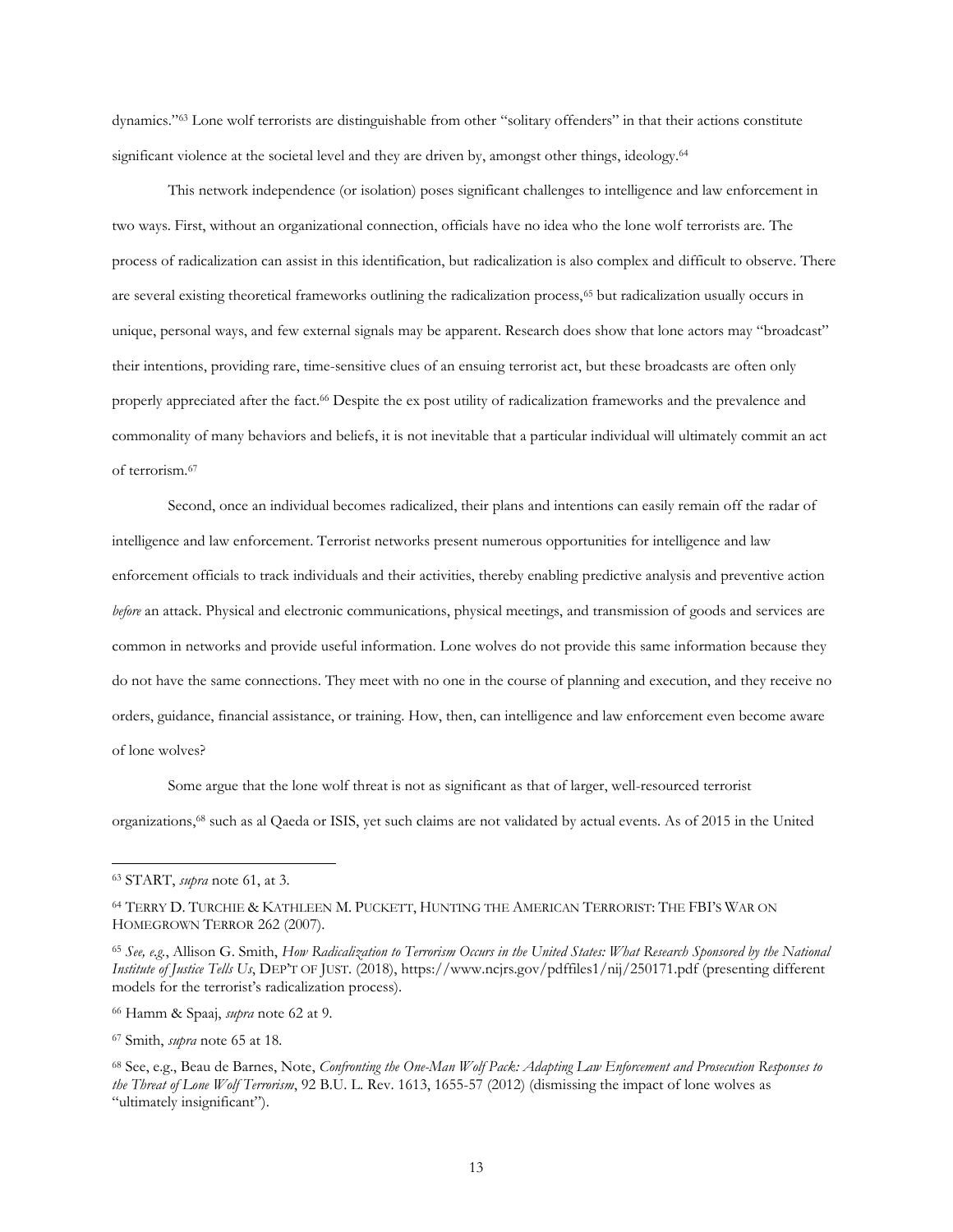States, lone wolves made up only 6% of all terrorists, but they executed 25% of all terrorist attacks.<sup>69</sup> Lone wolf attacks perpetrated on behalf of radical Islamist groups or ideologies often grab many of the headlines: for instance, the Fort Hood shooting in 2009, the San Bernardino shooting in 2015,<sup>70</sup> and the Orlando nightclub shooting in 2017. Lone wolf attacks conducted on behalf of other ideologies, particularly white nationalism, are just as, if not more prevalent: for instance, the shooting at an African American church in South Carolina in 2015, the shooting at a Jewish synagogue in Pittsburgh in 2018, and the El Paso Walmart shooting in 2019. Nor is the lone wolf a uniquely American problem; it has affected other countries equally in recent years: Anders Breivik's attack in Norway in 2011, the attack-by-cargo truck in Nice, France in 2016, and the Christchurch, New Zealand shootings in 2019.

It is highly doubtful that lone wolf attacks will abate in the future. Globalization and the spread of technology have particularly facilitated the continued existence of this threat. Violence has become increasingly democratized. Individuals can gain access to weapons, or the information necessary to build their own.<sup>71</sup> They can perform their own reconnaissance of targets through Google Maps and open-source information. Individuals can become radicalized far more easily thanks to the internet. They have greater awareness of events, issues, and atrocities in distant lands, fostering the foundations for potential radicalization.<sup>72</sup> Groups and individuals spread propaganda and engage in conversations that enables recruitment-through-inspiration: individuals need not become official group members in order to act on its behalf.<sup>73</sup>

<sup>69</sup> STUDY OF TERRORISM AND RESPONSES TO TERRORISM, PATTERNS OF LONE ACTOR TERRORISM IN THE UNITED STATES (2015), https://www.start.umd.edu/pubs/START\_ATS\_PatternsofLoneActorTerrorismUS\_ResearchBrief.pdf.

<sup>70</sup> Though the San Bernardino attack was performed by two people, and not a single individual, they did plan and execute the operation entirely independent of any external guidance, direction, or support. They were inspired by Anwar al-Awlaki's internet lectures and they independently declared loyalty to ISIS. Daniel Byman, *How to Hunt a Lone Wolf: Countering Terrorists Who Act on Their Own*, FOREIGN AFF. (Mar./Apr. 2017), https://www.foreignaffairs.com/articles/2017-02-13/how-hunt-lone-wolf.

<sup>71</sup> *See, e.g.*, Benjamin Bahney, *How U.S. Gun Laws Allow Mass Shooters to Slip Through*, RAND BLOG (Nov. 15, 2018), https://www.rand.org/blog/2018/11/how-us-gun-laws-allow-mass-shooters-to-slip-through.html (observing the overwhelming use of easily accessible semiautomatic firearms in terrorist attacks); Doug Irving, *Four Ways 3D Printing May Threaten Security*, RAND BLOG (May 8, 2018), https://www.rand.org/blog/articles/2018/05/four-ways-3d-printingmay-threaten-security.html (noting the potential security risks of 3D printing).

<sup>72</sup> *See* JOHN MACKINLAY, THE INSURGENT ARCHIPELAGO 41 (2009). Mackinlay points out that "the distinction between terrorism and insurgency [has] becom[e] blurred," *id.* at 70, and that use of the term "terrorism," as opposed to "insurgency," serves a political purpose, *id.* at 198. Thus, many of the dynamics of the lone wolf are applicable to counterinsurgency theory.

<sup>73</sup> *See, e.g.*, Interview by Terry Gross, N.P.R., with Scott Shane, N.Y. Times, (Sept. 14, 2015), http://www.npr.org/2015/09/14/440215976/journalist-says-the-drone-strike-that-killed-awlaki-did-not-silence-him (describing al Qaeda leader Anwar Al-Awlaki's ability to inspire terrorist attacks even after his death).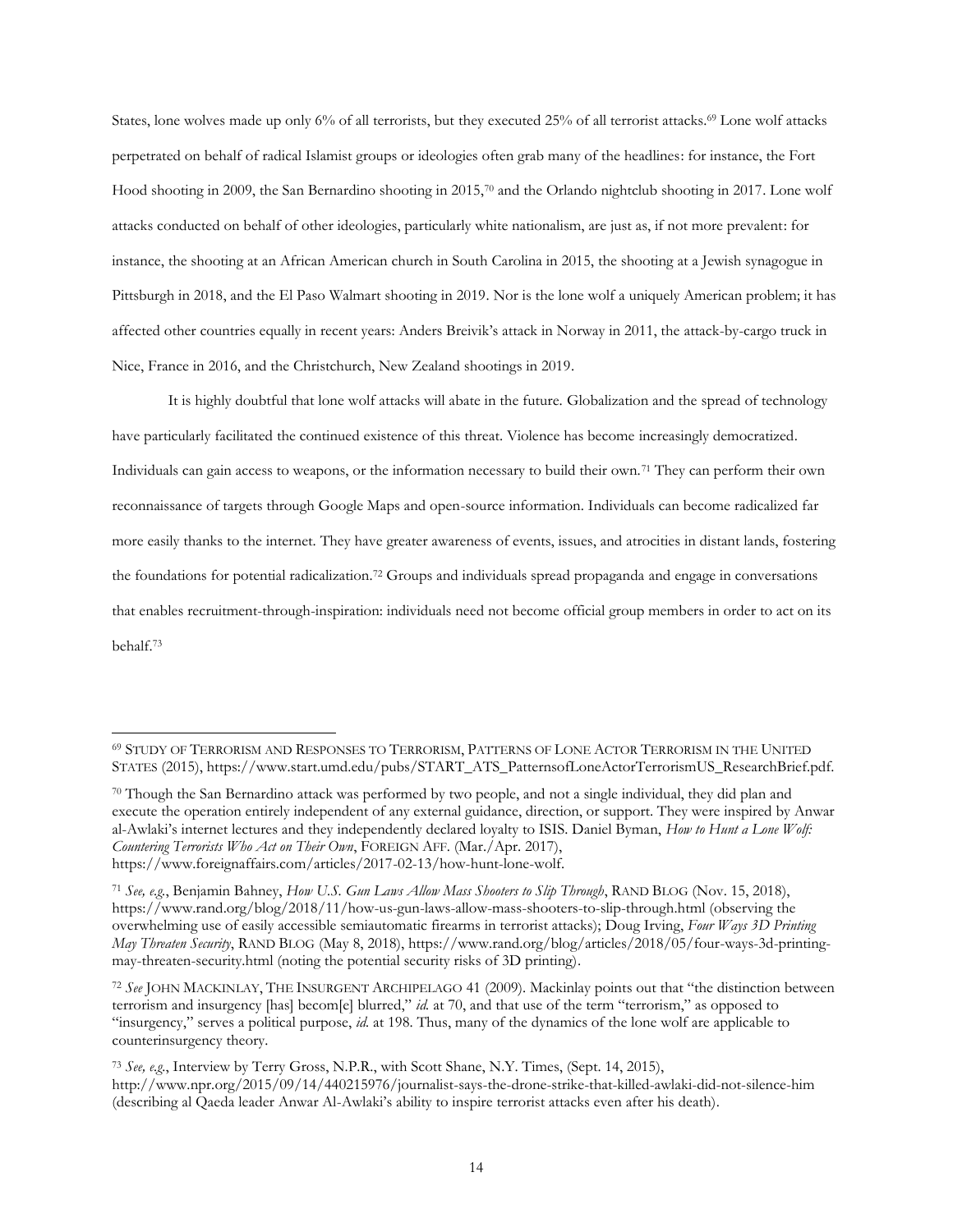So how do governments counter the lone wolf threat? One of the greatest challenges in defeating the lone wolf threat is identifying lone wolves before an attack. As discussed *supra*, their complete isolation from a terrorist network (at least in theory) allows the lone wolf to remain off the radar of intelligence and law enforcement. Yet the government might be able to get them on the radar with some existing legal tools. For instance, CCTV and biometrics enable tracking of known or suspected terrorists, <sup>74</sup> though an individual not previously a terrorist but who self-radicalizes into a lone wolf will avoid such detection. The government can actively engage with local, often marginalized, groups that might be susceptible to terrorist radicalization. It can collect information to help identify potential lone wolves either directly, through elicitation of information from the people, or indirectly, through confidential informants.<sup>75</sup> "The key to recognizing lone wolves before they act is citizen awareness and involvement," since lone wolves "are virtually invisible to law enforcement."76 However, because the signs are often subtle, even locals might be unaware of an individual's lone wolf status.

Active monitoring for early warning signs is, of course, useful and necessary: terrorists who recently break away from their organizations, individuals with psychological conditions or sudden changes in behavior, and suspicious purchases of potentially dangerous materials are all valuable pieces of evidence. <sup>77</sup> These facts, while individually might not be dispositive of a lone wolf, can collectively enable intelligence and law enforcement to infer a potential threat.<sup>78</sup>

Monitoring the internet activity of lone wolves can be effective; it might be "the only intelligence that the authorities have prior to an attack."<sup>79</sup> Radical Islamists and white nationalists both use online forums to radicalize and plan,<sup>80</sup> and it is common for lone wolves generally to broadcast their intents prior to an attack.<sup>81</sup>

 $\overline{a}$ 

https://www.start.umd.edu/pubs/START\_PIRUS\_UseOfSocialMediaByUSExtremists\_ResearchBrief\_July2018.pdf.

<sup>74</sup> JEFFREY D. SIMON, LONE WOLF TERRORISM: UNDERSTANDING THE GLOBAL THREAT 189, 194 (2013).

<sup>75</sup> *See, e.g.*, Rachel Briggs, *Community Engagement for Counterterrorism: Lessons from the United Kingdom*, 86 INT'L AFF. 977-981 (2010) (noting the benefits of community engagement, as well as the risks, including discrimination, social divisiveness, and counterproductive results in counterterrorism efforts).

<sup>76</sup> UNNI TURRETTINI, THE MYSTERY OF THE LONE WOLF KILLER: ANDERS BREIVIK AND THE THREAT OF TERROR IN PLAIN SIGHT vii (2015).

<sup>77</sup> SIMON, *supra* note 74, at 207-10.

<sup>78</sup> Such was the case with Moussaoui.

<sup>79</sup> SIMON, *supra* note 74, at 206.

<sup>80</sup> *See* SIMON, *supra* note 74, at 203-04; STUDY OF TERRORISM AND RESPONSES TO TERRORISM, THE USE OF SOCIAL MEDIA BY UNITED STATES EXTREMISTS (2018),

<sup>81</sup> See Hamm & Spaaj, *supra* note 62, at 9.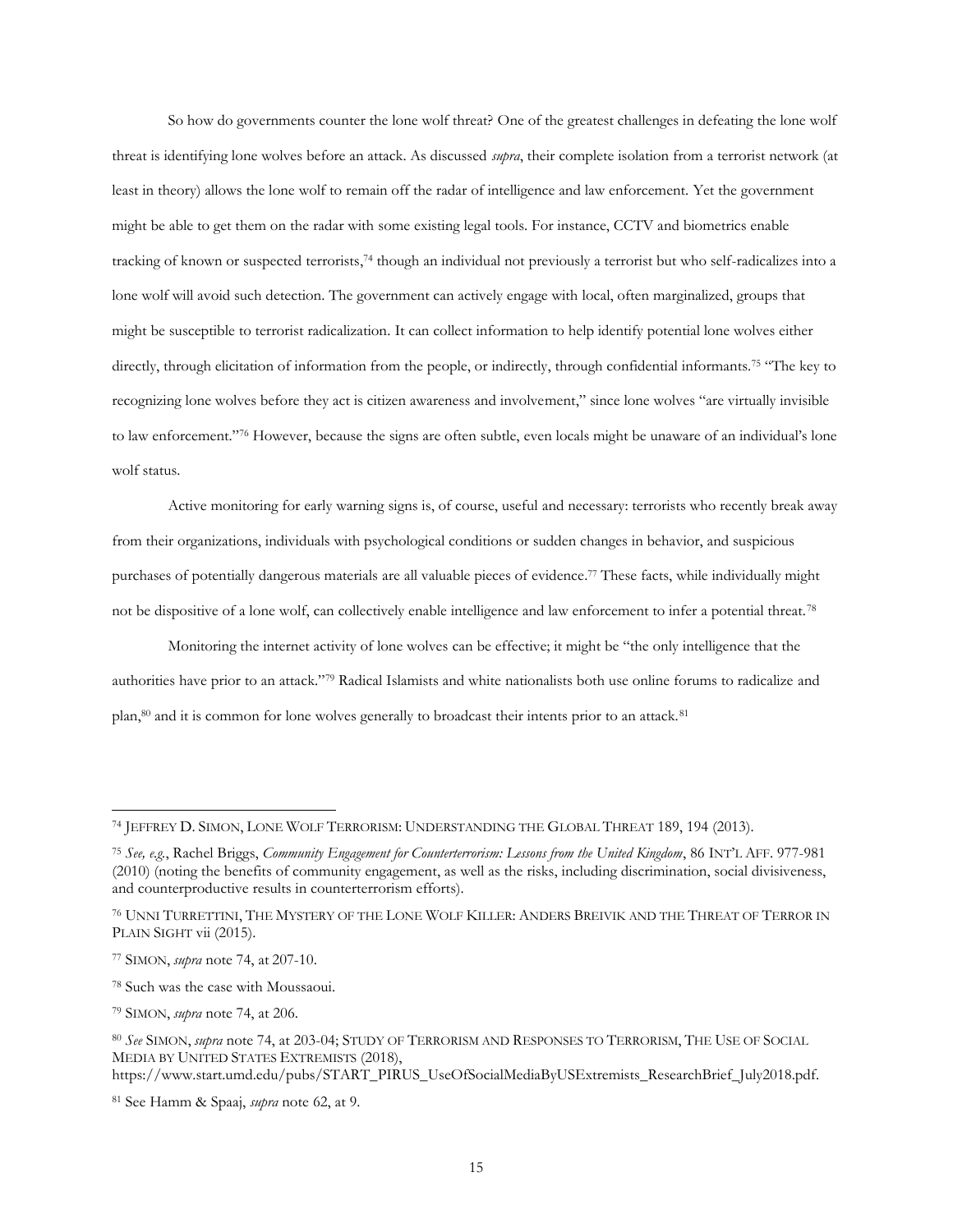Effective messaging and counter-propaganda are arguably the most effective tools to prevent lone wolves, though difficult to implement and maintain over long periods of time. <sup>82</sup> Such tactics aim to prevent radicalization in the first place. They also improve relations between the government and diverse populations, thereby establishing trust between the government and the people, encouraging the reporting of terrorist activity and disincentivizing and deglamourizing lone wolf attacks.

Of course, governments can counter lone wolves by expanding the application of existing tools, including some listed above, to more individuals and in more circumstances. That is, they can grant legal authority to security officials that increases security at the expense of civil liberties. This dynamic is not new: the pendulum constantly swings back and forth between security and civil liberties, and the enactment of the lone wolf amendment reflected the post-9/11 momentum in favor of security.

### **Part II: Shortcomings of the Lone Wolf Amendment**

This Part critiques the lone wolf amendment on three grounds: its lack of use, its failure to account for the full lone wolf threat, and its inappropriateness as a counter-lone wolf tool.

### *A. The Lone Wolf Amendment Has Not Been Used*

The lone wolf amendment seemed necessary in light of the apparent weaknesses in the intelligence infrastructure after 9/11. It was supposed to close a gap that hampered intelligence and law enforcement's ability to identify lone wolves. Yet, in the nearly fifteen years since its implementation, it is not clear that it has ever been used. When the lone wolf amendment was set to expire in 2009, Senator Patrick Leahy requested information from the DOJ on the provision. In its response, DOJ acknowledged that the amendment had not yet been relied upon in an investigation, but maintained that it was needed in case it is "the only avenue to effective surveillance."<sup>83</sup> The DOJ has not since affirmed or rejected this position.<sup>84</sup> Certainly, the DOJ's silence on the use of the lone wolf amendment since

<sup>82</sup>SIMON, *supra* note 74, at 210-12.

<sup>83</sup> Letter from the U.S. Dep't of Justice to Sen. Patrick J. Leahy, at 4-5 (Sept. 14, 2009), https://www.wired.com/images\_blogs/threatlevel/2009/09/leahyletter.pdf.

<sup>84</sup> CONGRESSIONAL RESEARCH SERVICE, AMENDMENTS TO THE FOREIGN INTELLIGENCE SURVEILLANCE ACT (FISA) EXPIRING ON DECEMBER 15, 2019 (Apr. 11, 2016) (citing the 2009 statement by the DOJ, but not indicating an updated position).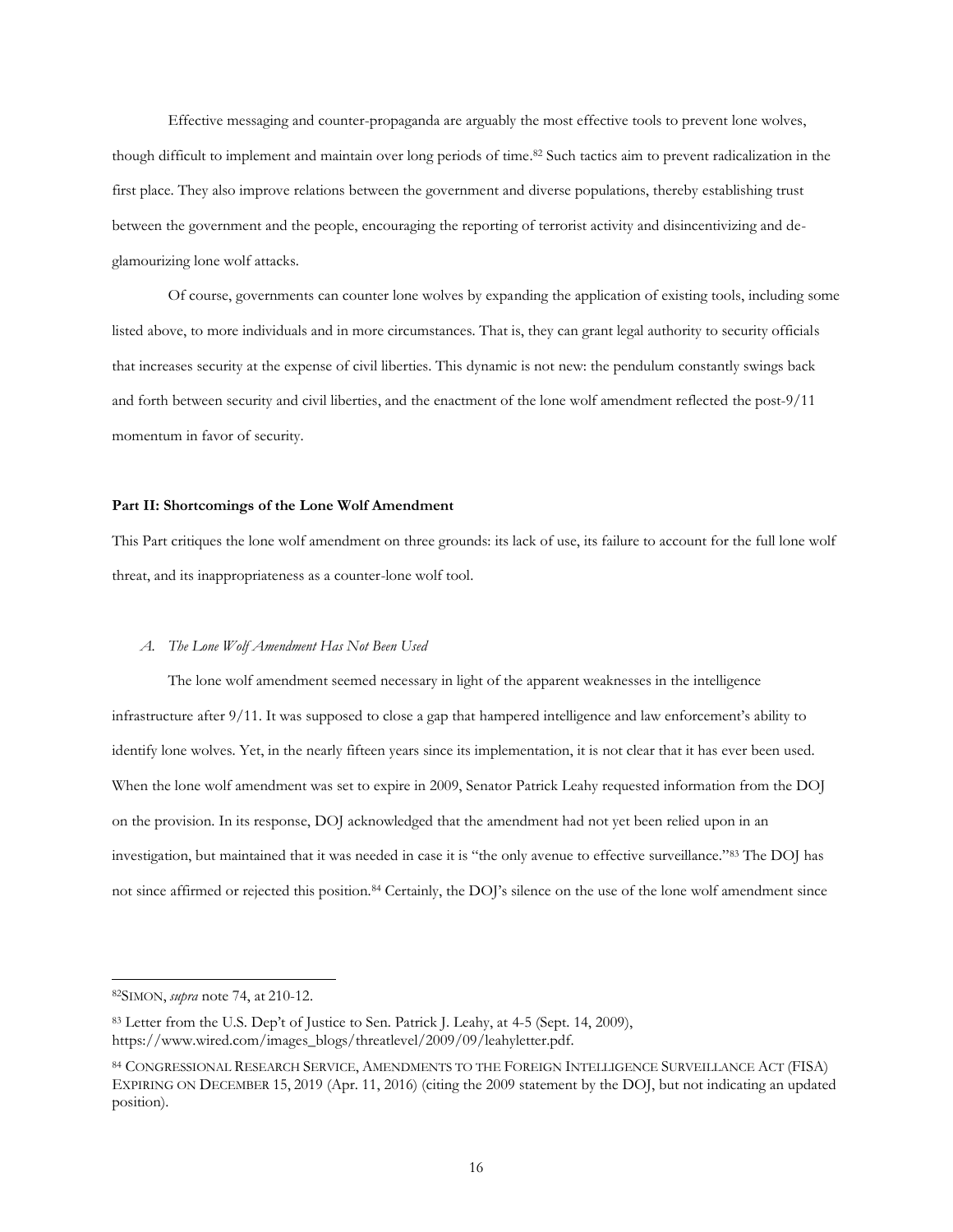the 2009 letter does not mean that it has never been used. But if it had been used, one might have expected the DOJ to publicize the amendment's utility and effectiveness. It has not done this.

But arguably a day in which the lone wolf amendment is required may never come. Under the *Gates* interpretation of probable cause, the government would be able to obtain a FISA warrant by passing a far lower evidentiary bar than it originally, and incorrectly, believed. Even hypotheticals presented by DOJ officials would seemingly not limit the government's efforts as it claims. For example, the DOJ has claimed that a known terrorist who has "affirmatively severed his connection with his group" would not satisfy FISA requirements without the lone wolf amendment. <sup>85</sup> This is not readily apparent, however; under the *Gates* standard, even this prior connection, combined with additional evidence, could likely establish the requisite probable cause necessary to obtain a FISA warrant.

There has been no shortage of arrests, prosecutions, and convictions of alleged terrorists. Lone wolf attacks, themselves, have risen post-9/11.<sup>86</sup> The fact that intelligence and law enforcement have been so active without relying on the lone wolf amendment suggests that this provision has been unnecessary. Unused laws, especially those with attached sunset clauses, are supposed to expire. Sunset clauses in legislation that grants significant powers to the executive branch, such as those related to security or in the context of national emergencies, provide a means of legislative oversight and "an opportunity to reconsider the delegated powers."<sup>87</sup> Because in such contexts, fear and panic may guide initial legislative decision-making, sunset clauses provide an opportunity to reconsider the issues with more tempered minds and emotions.<sup>88</sup> They also provide the opportunity to restore the balance of power between the legislative and executive branches.<sup>89</sup>

<sup>88</sup> *Id.* at 149-50.

<sup>89</sup> *Id.* at 6.

<sup>85</sup> Letter from the U.S. Dep't of Justice to Hon. Patrick J. Leahy 5 (Sept 14, 2009),

https://www.wired.com/images\_blogs/threatlevel/2009/09/leahyletter.pdf; *see also Hearing on USA PATRIOT Act Reauthorization Before the Subcomm. On Crime, Terrorism and Homeland Security of the H. Comm. On the Judiciary*, 112th Cong. 3 (2011) (statement of Todd Hinnen, Acting Assistant Att'y Gen., Dep't of Just.),

https://www.justice.gov/sites/default/files/testimonies/witnesses/attachments/03/09/11/03-09-11-nsd-hinnentestimony-re-usa-patriot-act-reauthorization.pdf.

<sup>86</sup> Between 1940 and 2000, 38 lone wolves committed 171 attacks (averaging 2.85 attacks per year); from 2001 through 2013, 45 lone wolves committed 45 attacks (averaging 3.46 attacks per year). Mark Hamm & Ramon Spaaj, *Lone Wolf Terrorism in America: Using Knowledge of Radicalization Pathways to Forge Prevention Strategies*, DEP'T OF JUST., at 4 (Feb. 2015) (unpublished), PDF available at https://www.ncjrs.gov/pdffiles1/nij/grants/248691.pdf.

<sup>87</sup> ANTONIOS EMMANOUIL KOUROUTAKIS, THE CONSTITUTIONAL VALUE OF SUNSET CLAUSES: AN HISTORICAL AND NORMATIVE ANALYSIS 146 (2017).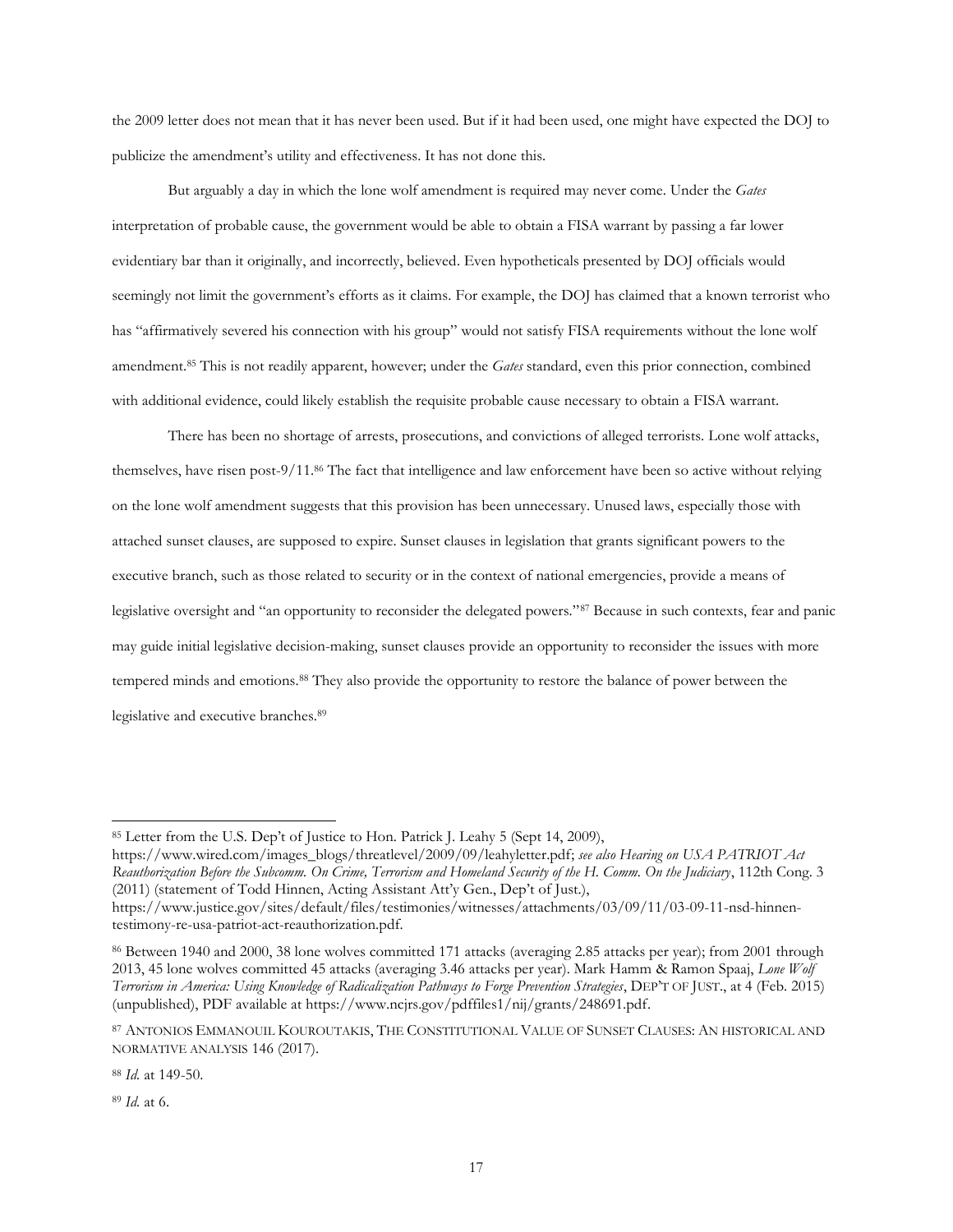The historical disuse of the lone wolf amendment may seem, independently, like insufficient criticism for a national security tool. Supporters may argue that even if it hasn't been used, it is conceivable that someday, some context would require it. And since there is no evidence that it has been abused—such as to conduct unjustified surveillance in violation of an individual's rights—there is no harm to renewing the amendment (the "no harm, no foul" argument). But the following two Sections will further emphasize the current amendment's inadequacies in addressing the lone wolf threat.

# *B. The Lone Wolf Amendment Fails to Fully Address the Lone Wolf Threat*

The lone wolf amendment would have enabled the government to conduct electronic surveillance on Moussaoui, but it does not allow such surveillance of a massive portion of lone wolves. The provision is explicitly limited to non-U.S. persons. This completely ignores the threat of U.S. persons who pursue terrorism on behalf of both domestic and international causes, despite the fact that they—especially white supremacists—are consistently the greater threat. Investigations and arrests for domestic terrorists and lone wolves has risen in recent years,<sup>90</sup> and have remained higher than for international terrorism.<sup>91</sup> Since 9/11, for instance, "more people have been killed in America by non-Islamic domestic terrorists than jihadists."<sup>92</sup>

The lone wolf amendment's sole focus on non-U.S. persons risks not only missing a huge segment of potential lone wolves, but also risks unfair discrimination and disparate treatment towards certain groups, namely non-whites and Muslims.<sup>93</sup> The U.S. government already tends to pursue radical Islamists and foreign terrorists more aggressively than

<sup>91</sup> *See, e.g.*, Devlin Barrett, *Arrests in domestic terror probes outpace those inspired by Islamic extremists*, WASH. POST (Mar. 9, 2019), https://www.washingtonpost.com/world/national-security/arrests-in-domestic-terror-probes-outpace-those-inspiredby-islamic-extremists/2019/03/08/0bf329b6-392f-11e9-a2cd-307b06d0257b\_story.html?utm\_term=.c1300e2fddec; Devlin Barrett, *FBI investigating 1,000 white supremacist, domestic terrorism cases*, WASH. POST (Sept. 27, 2017) https://www.washingtonpost.com/world/national-security/fbi-investigating-1000-white-supremacist-domesticterrorism-cases/2017/09/27/95abff24-a38b-11e7-ade1-76d061d56efa\_story.html?utm\_term=.a5340559b118. One study shows that, "strictly in terms of lethality, the data indicate that lone wolf terrorism in America is not on the rise." Mark Hamm & Ramon Spaaj, *Lone Wolf Terrorism in America: Using Knowledge of Radicalization Pathways to Forge Prevention Strategies*, DEP'T OF JUST. 5 (Feb. 2015) (unpublished), PDF available at

<sup>90</sup> *FBI investigating 1,000 suspected "lone wolf" militants, director says*, GUARDIAN (May 16, 2018), https://www.theguardian.com/us-news/2018/may/17/fbi-investigating-1000-suspected-lone-wolf-militants-directorsays (citing FBI Director Christopher Wray in testimony to Congress).

https://www.ncjrs.gov/pdffiles1/nij/grants/248691.pdf (emphasis added).

<sup>92</sup> SOUTHERN POVERTY LAW CENTER, AGE OF THE WOLF: A STUDY OF THE RISE OF LONE WOLF AND LEADERLESS RESISTANCE TERRORISM 4 (Feb. 12, 2015),

https://www.splcenter.org/sites/default/files/d6\_legacy\_files/downloads/publication/lone\_wolf\_special\_report\_0.pdf.

<sup>93</sup> Khaled A. Beydoun, *Lone Wolf Terrorism: Types, Stripes, and Double Standards*, 112 NW. U.L. REV. 1213 (2018).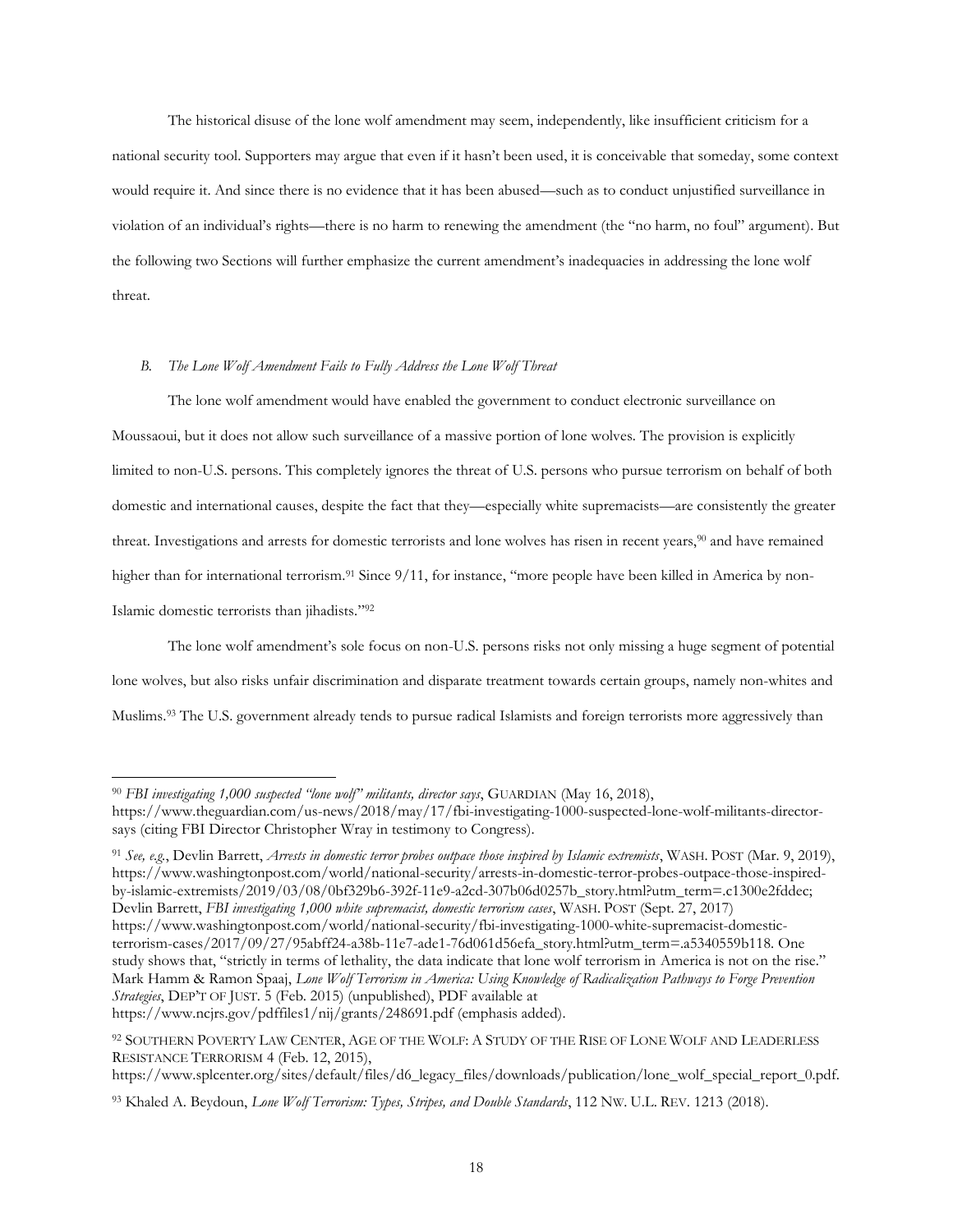domestic terrorists.<sup>94</sup> The lone wolf amendment could become a tool to reinforce this as status quo, while failing to provide equivalent tools to fight an equivalent threat (domestic and U.S. person lone wolves). Aside from the obvious security gap, this distinction risks reinforcing the unjust prevalence of racial and religious discrimination in intelligence and law enforcement targeting. 95

#### *C. The Lone Wolf Amendment is Not the Appropriate Tool to Fight Lone Wolves*

Even if the lone wolf amendment was worded in such a way as to enable the government to surveil all lone wolves (both U.S. and non-U.S. persons) without infringing on privacy rights, it is not an appropriate tool to address them. Because lone wolves are isolated from any network, it is difficult to identify them prior to an attack. As a result, intelligence and law enforcement would have to operate on very limited information, if any, to meet the probable cause standard for a FISA warrant. First Amendment activities, especially those relayed over the internet, may offer substantial evidence,<sup>96</sup> but First Amendment activity cannot form the sole basis of FISA warrant for U.S. persons.<sup>97</sup> Broadcasting of intent to conduct an attack, common among lone wolves, would likely be sufficient justification, but unless a lone wolf broadcasts far ahead of time, intelligence and law enforcement would have little time to obtain a warrant and then conduct the surveillance.

Perhaps more significantly, lone wolves would be poor sources of foreign intelligence, a fundamental requirement for FISA surveillance. Lone wolves' lack of any connection to a foreign power or organization means that the intelligence would end at and with the individual. FISA's legislative history clearly states than an individual "cannot be a foreign power," and therefore FISA surveillance must be based on a targeted individual's connection to a foreign power.<sup>98</sup> Once that baseline is met, the potential infringement on privacy rights is appropriate when there is "the likelihood of obtaining foreign intelligence information from electronic surveillance of [surveillance targets]. Such information by definition must directly and and [sic] substantially relate to important foreign policy or national security concerns."<sup>99</sup> Electronic surveillance therefore fails to meet FISA's intent when it lacks the "likelihood" of such

<sup>94</sup> SOUTHERN POVERTY LAW CENTER, *supra* note 92, at 4-5.

<sup>95</sup> *See, e.g.*, Beydoun, *supra* note 93 (noting the disparate treatment of white and Muslim lone wolves).

<sup>96</sup> *See supra* note 79 and accompanying text.

<sup>97</sup> 50 U.S.C. § 1805(a)(2)(A). Non-U.S. persons are not afforded this same protection under the statute, and therefore FISA applications predicated solely on first amendment activities may be legal.

<sup>98</sup> H.R. REP. NO. 95-1283, pt. 1, at 74 (1978), https://fas.org/irp/agency/doj/fisa/hspci1978.pdf.

<sup>99</sup> *Id.* at 33.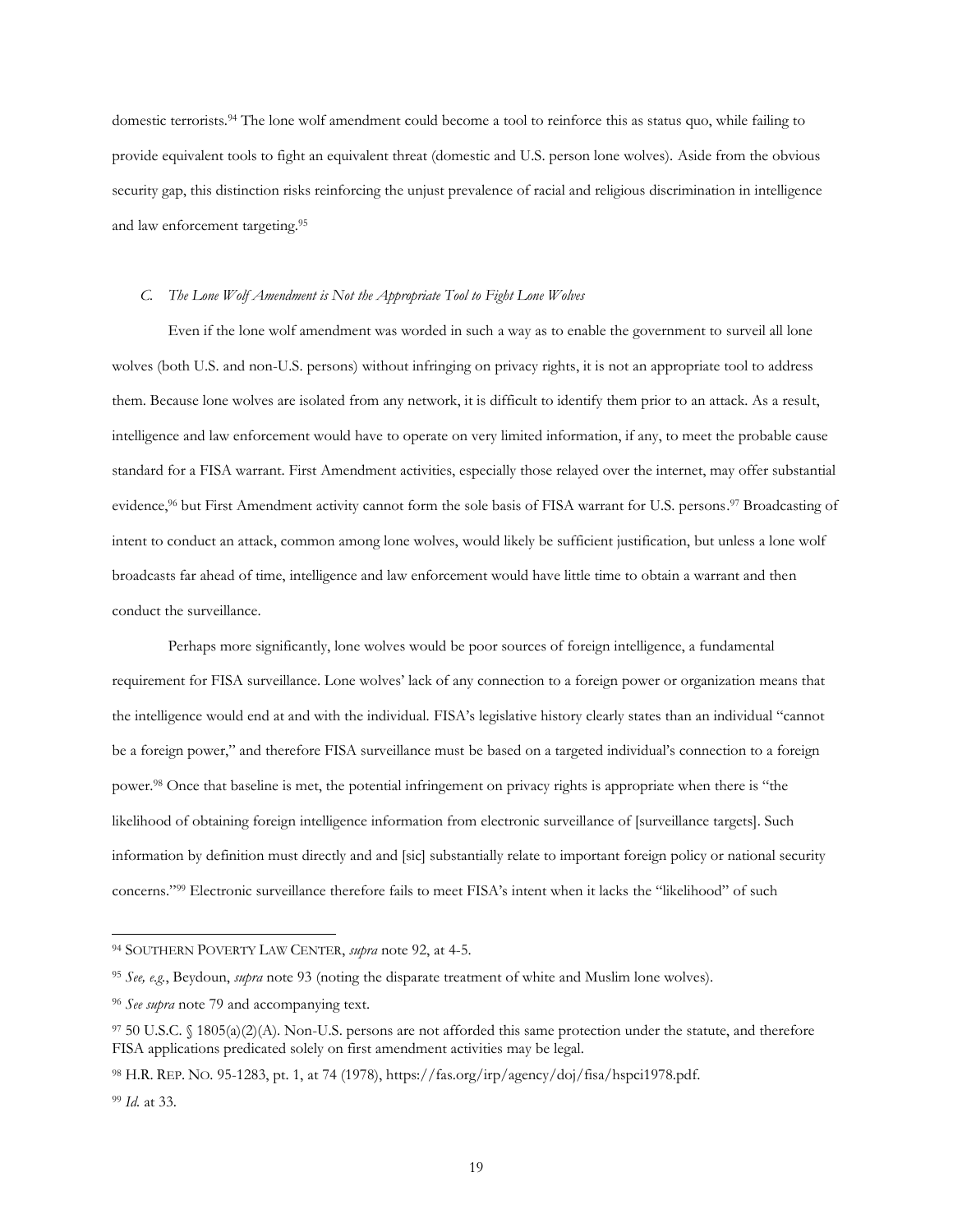intelligence collection. It also fails to meet the explicit statutory requirement that foreign intelligence be a "significant purpose" of surveillance. There is little credibility in an argument that the purpose is to collect foreign intelligence when there is no expectation to collect such intelligence.

Perhaps, however, intelligence and law enforcement believe an individual is in fact a part of some organization and is preparing to engage in terrorism, but they simply lack sufficient evidence at that time to show a connection; would this not be grounds for FISA surveillance? This is the very problem that the government encountered with Moussaoui. In this case, it might not be possible until after the electronic surveillance itself, or after an attack or arrest, that the government can establish such evidence of agency. However, the *belief* of a connection is not required in the text of the lone wolf amendment, nor has it been suggested in the legislative history or in claims by DOJ, FBI, or other government officials. This gap between what might be the intent of the law and what the law is, as written, is significant. If this was the intent of Congress, then the act has been written in an overly broad way.

Finally, it is not apparent that Title III—the legal authority that permits surveillance of individuals engaging in criminal activity, as opposed to being agents of a foreign power—cannot be an effective tool to confront lone wolves. Assuming that intelligence and law enforcement have successfully identified a lone wolf, and assuming that surveillance is expected to produce valuable information to stop an attack, Title III can be applied to *all* lone wolves, both U.S. persons and non-U.S. persons alike. It is not dependent on the suspect's citizenship status or nationality. Law enforcement can obtain a Title III surveillance warrant for any individual who has committed, is committing, or will commit a crime.<sup>100</sup> The terrorist activities for which the lone wolves are preparing would satisfy the Title III standard that there be probable cause that the individual has or will commit a criminal act.<sup>101</sup> And the notice and disclosure requirements maintain defendants' rights, thereby limiting potential abuses through FISA. If the goal is to stop lone wolf terrorist attacks, then Title III can do the job.

#### **Part III: Options for Congress**

The discussion so far has painted a bleak picture for the necessity and effectiveness of the current lone wolf amendment. Yet the lone wolf threat is real, and there is a need to identify and prevent such attacks. The current provision may not be working, but there are two options for revision and improvement. However, because of the

<sup>100</sup> *See* 18 U.S.C. § 2518.

<sup>101</sup> *See, e.g.*, Mary B. McCord, *It's Time for Congress to Make Domestic Terrorism a Federal Crime*, LAWFARE (Dec. 5, 2018), https://www.lawfareblog.com/its-time-congress-make-domestic-terrorism-federal-crime.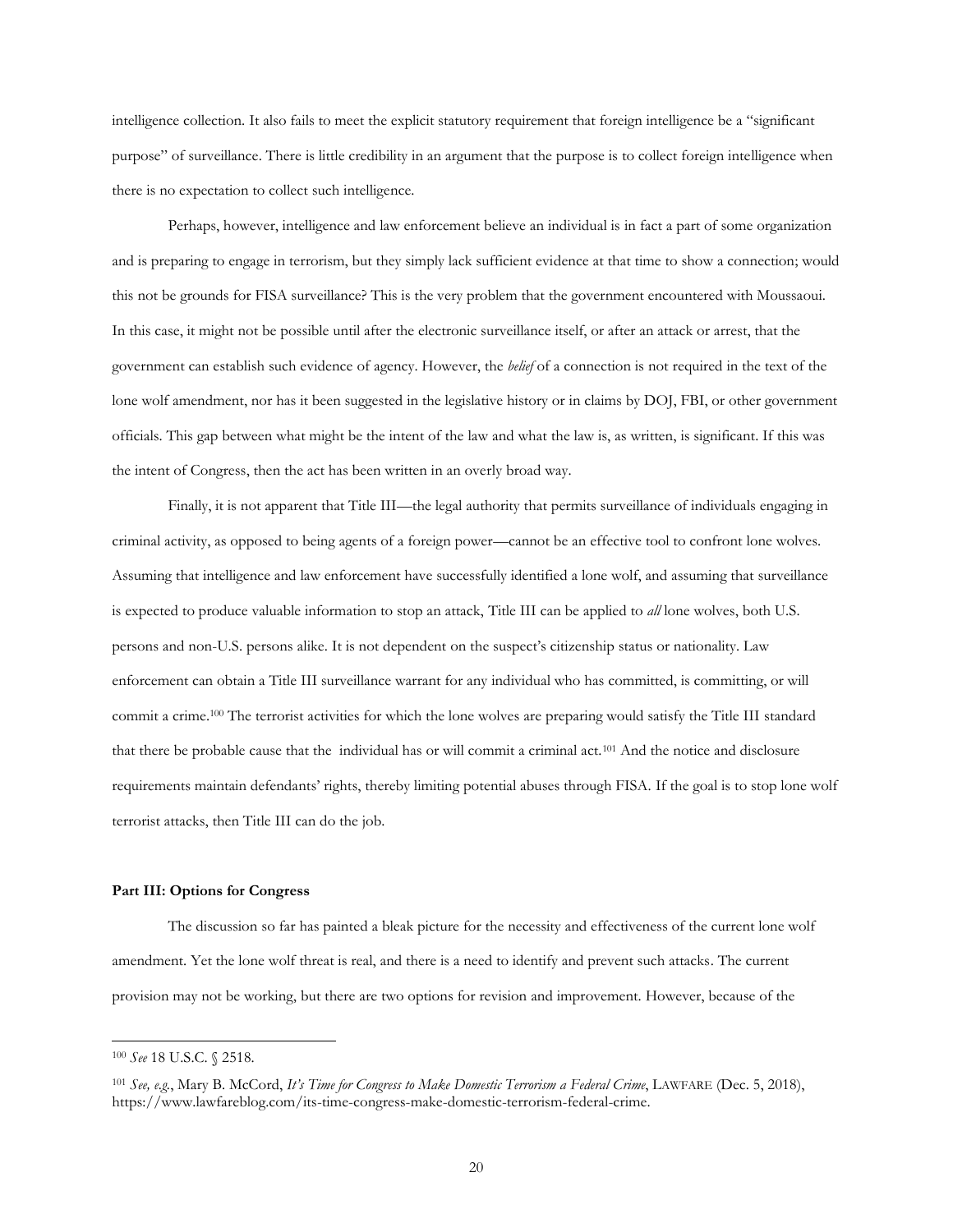provision's faulty raison d'être, its to-date lack of use, its likely uselessness in the context of true lone wolves, and the potential risks to civil liberties, this Note proposes that Congress let the lone wolf amendment expire.

#### *A. Expand the Statutory Language to Include All Lone Wolves*

Congress could build upon its initial efforts to counter lone wolves by including provisions in which U.S. persons, suspected of preparing for terrorism as lone wolves, could be surveilled under FISA. This would meet Congress's intent to fight lone wolves by giving the government the actual power to do so. Since lone wolves are often U.S. persons, and domestic terrorism is on the rise, the current provision's singular focus on non-U.S. persons may be the wrong approach.

This solution of expanding the language has obvious problems. First and most obvious is the risk it poses to FISA's delicate balance between national security, privacy, constitutional rights, and civil liberties. The courts have consistently recognized that U.S. persons have greater rights than non-U.S. persons, especially with regards to privacy rights.<sup>102</sup> The FISC itself has regularly opined on Fourth Amendment issues, typically ruling in favor of government surveillance,<sup>103</sup> but such an expansion as suggested here might be a bridge too far. It would be perhaps too great a challenge to privacy.

Second, this solution might be no more effective at countering the lone wolf threat than the current framework. The very nature of lone wolves makes them extremely difficult even to identify, let alone stop. Giving the government the ability to conduct electronic surveillance on U.S. persons as well would not necessarily help because the government will rarely know who the lone wolves are. Even if there was widespread internet monitoring, "it would be very difficult, if not impossible, to distinguish a [lone wolf] terrorist from a student, researcher, Internet surfer, and the like."<sup>104</sup>

This solution also fails to address the fact that lone wolf electronic surveillance in general will produce little, if any, foreign intelligence information that is required for a FISA warrant.<sup>105</sup> U.S. persons conducting terrorism on behalf of a foreign organization, like ISIS, at least have *some* connection that could suggest a degree of foreign intelligence. But

<sup>102</sup> *Cf. Keith*, 407 U.S. 297 (1972) ("Different standards [for domestic security surveillance] may be compatible with the Fourth Amendment if they are reasonable both in relation to the legitimate need of Government for intelligence information and *the protected rights of our citizens*.") (emphasis added).

<sup>103</sup> *See supra* note 27.

<sup>104</sup> JEFFREY D. SIMON, LONE WOLF TERRORISM: UNDERSTANDING THE GLOBAL THREAT 205-06 (2013).

<sup>105</sup> *See supra* Section II.C.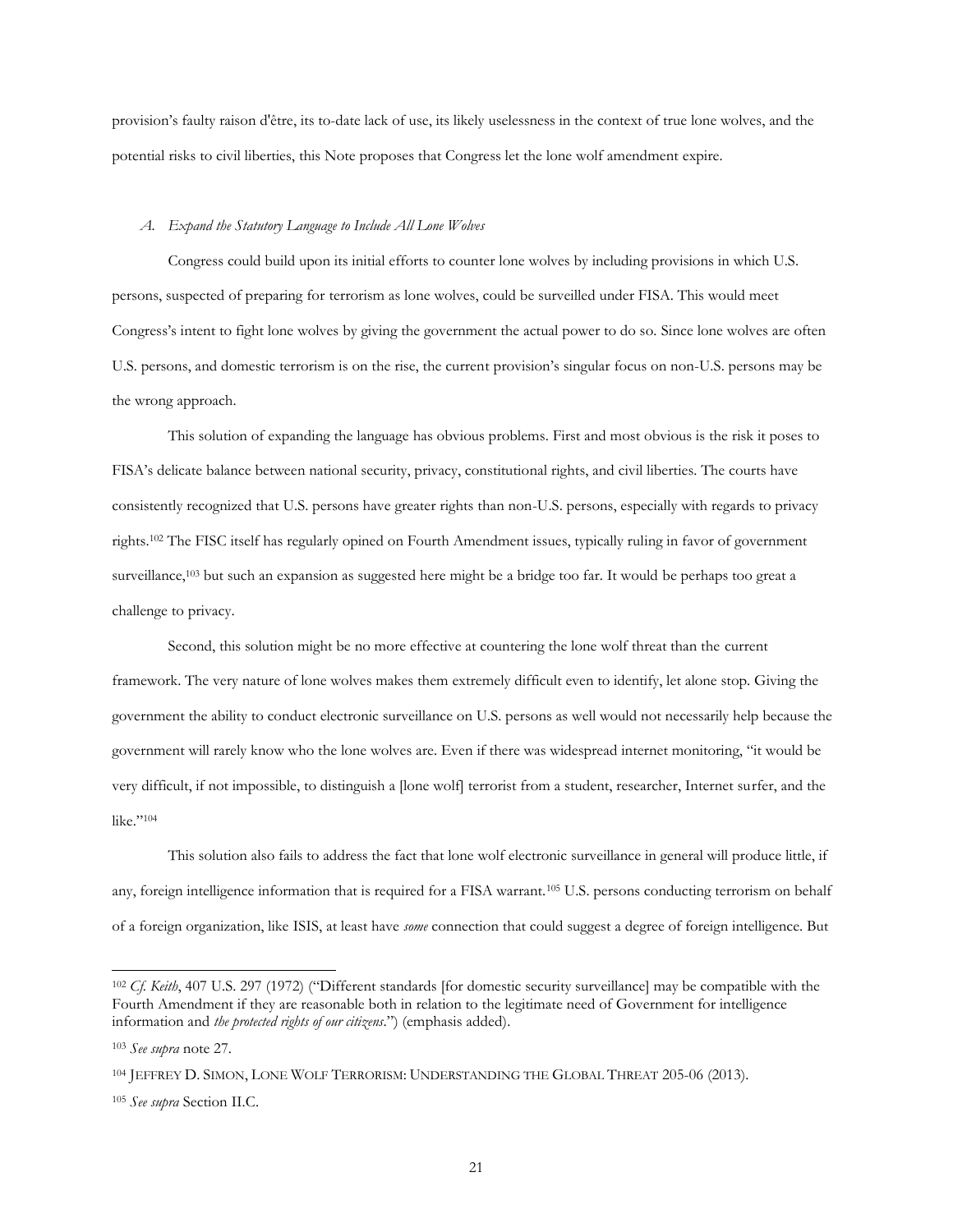domestic terrorists fundamentally offer no foreign intelligence.<sup>106</sup> FISA was originally created with the primary purpose—and later significant purpose—of collecting foreign intelligence.<sup>107</sup> This solution, while at least getting closer to fully addressing the lone wolf threat, throws out the foreign intelligence purpose entirely. Moreover, the constitutional and practical obstacles this would likely face make this an unreasonable alternative.

#### *B. Modify the Language to Reinstate a Foreign Power Nexus*

If the purpose of the lone wolf amendment was to enable government surveillance of non-U.S. persons for whom ties to a foreign organization were simply not yet discovered, like for Moussaoui, and such a tool is truly crucial for intelligence and law enforcement, then the statutory language could be modified to emphasize this foreign connection. For example, Congress could rephrase 50 U.S.C. § 1801(b)(1)(c) to become: a non-U.S. person who "engages in international terrorism or activities in preparation therefore, *and who is reasonably suspected of having a connection with a foreign power*." This would modify the statute to consider surveillance of individuals in the context of larger intelligence and counterintelligence operations. It would maintain the agency element in the probable cause standard, albeit to a lower degree. And though there has been no evidence of abuse of civil liberties through the current provision, this modification would preemptively reduce the risk of the government embarking on fishing expeditions of individuals on weak evidentiary grounds.

This solution fails to incorporate the domestic lone wolf, but under this revised language, it is not the true lone wolves whom the government is targeting, but the typical agents of foreign powers that the government has reasonable suspicion might be acting on behalf of a foreign power. If, for instance, a foreign agent has exercised exceptional operational security and tradecraft, thus presenting very limited information to U.S. intelligence and law enforcement officials of their foreign connections, this revised language would enable the government to conduct electronic surveillance of such threats.

This solution dispenses with the idea that true lone wolf terrorists are the target. Rather, it maintains focus on and intelligence collection of foreign organizations, while reserving counter-lone wolf tools and strategies for another day. It returns FISA's focus to more traditional threats, but ignores the evolution of security threats. The burden would still return to Congress to separately create more effective, more inclusive lone wolf legislation.

<sup>106</sup> *Id*.

<sup>107</sup> *See supra* note 29 and accompanying and subsequent text.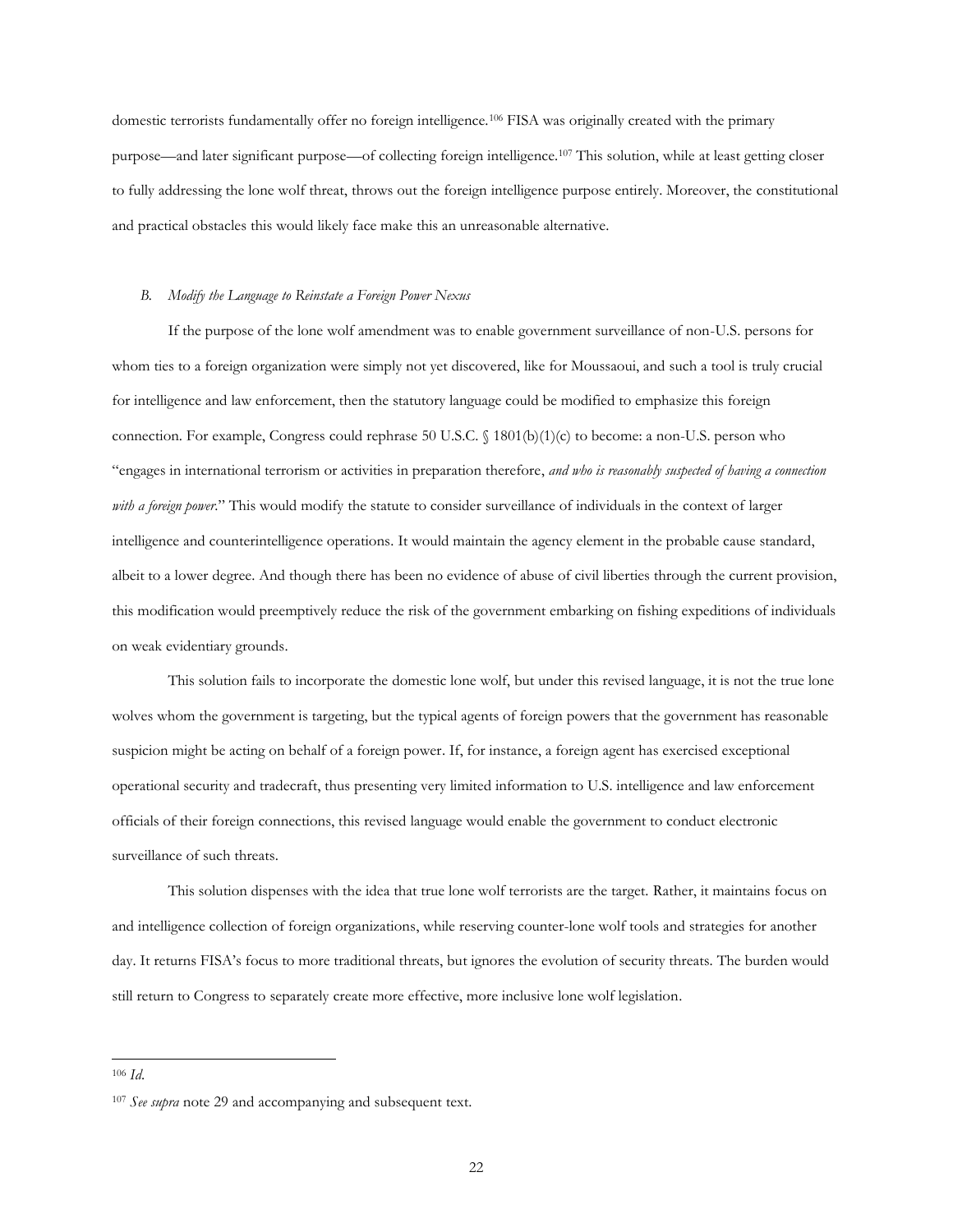# *C. Let the Lone Wolf Amendment Expire*

The final option is simple: let the lone wolf amendment expire. This provision has not been used,<sup>108</sup> it is not evident that it was ever needed in the first place,<sup>109</sup> and it does not fully address the lone wolf threat.<sup>110</sup>

DOJ argues that this tool is necessary,<sup>111</sup> but such an argument should be viewed with skepticism. Little intelligence is likely to be obtained through surveillance of a lone wolf. Since lone wolves have no connections to any organizations, there is no possibility for network analysis and counterintelligence. Since lone wolves are isolated individuals, the intelligence collected would be relevant primarily to just that individual, with perhaps some intelligence value for broader pattern analysis for the study of lone wolves. If such is the goal of surveillance of lone wolves, then FISA may not be the appropriate tool. Title III surveillance authorities, with the more restrictive, and thus more protective, safeguards, enable intelligence and law enforcement to simultaneously collect the necessary information *and* prepare for criminal prosecution. 112

Intelligence and law enforcement may not have the total awareness that the suspected individual is a true lone wolf: they may simply lack, at that moment, sufficient information to connect the person to an organization. This was a strong argument for the initial creation of the lone wolf amendment, but it has been undermined by the fact that there have been numerous investigations and arrests of alleged and convicted terrorists since the amendment's creation, none of which apparently relied upon the lone wolf amendment.<sup>113</sup> Moreover, the many lone wolf attacks since the creation of this provision suggests that the lone wolf amendment is focused on the wrong problem. The problem is not surveillance of the lone wolf, but ex ante identification, a problem that the lone wolf amendment is not equipped to resolve.

Expiration of this amendment will also serve to check the power of the executive branch and preempt potential abuses. Admittedly, there has been no credible evidence of FISA abuses, and the FISC's high approval rate for FISA warrant applications<sup>114</sup> suggests that the government exercises substantial due diligence in creating and vetting warrant

<sup>108</sup> *See supra* Section II.A.

<sup>109</sup> *See supra* Section I.B.

<sup>110</sup> *See supra* Sections II.B and II.C.

<sup>111</sup> *See* Letter from the U.S. Dep't of Justice to Sen. Patrick J. Leahy, at 4-5 (Sept. 14, 2009), https://www.wired.com/images\_blogs/threatlevel/2009/09/leahyletter.pdf.

<sup>112</sup> *See supra* text accompanying note 29.

<sup>113</sup> *See supra* Section II.A.

<sup>114</sup> From 1979-2017 (inclusive), 99% of FISA applicants were approved, and fewer than 1% were rejected. The rejection rate has slightly increased in recent years: from 2015-2017 (inclusive), 1.7% of FISA applications were rejected. ELECTRONIC PRIVACY INFORMATION CENTER, FOREIGN INTELLIGENCE SURVEILLANCE ACT COURT ORDERS 1979- 2017, https://epic.org/privacy/surveillance/fisa/stats/default.html (last visited May 12, 2019). In 2018, 72 of 1,318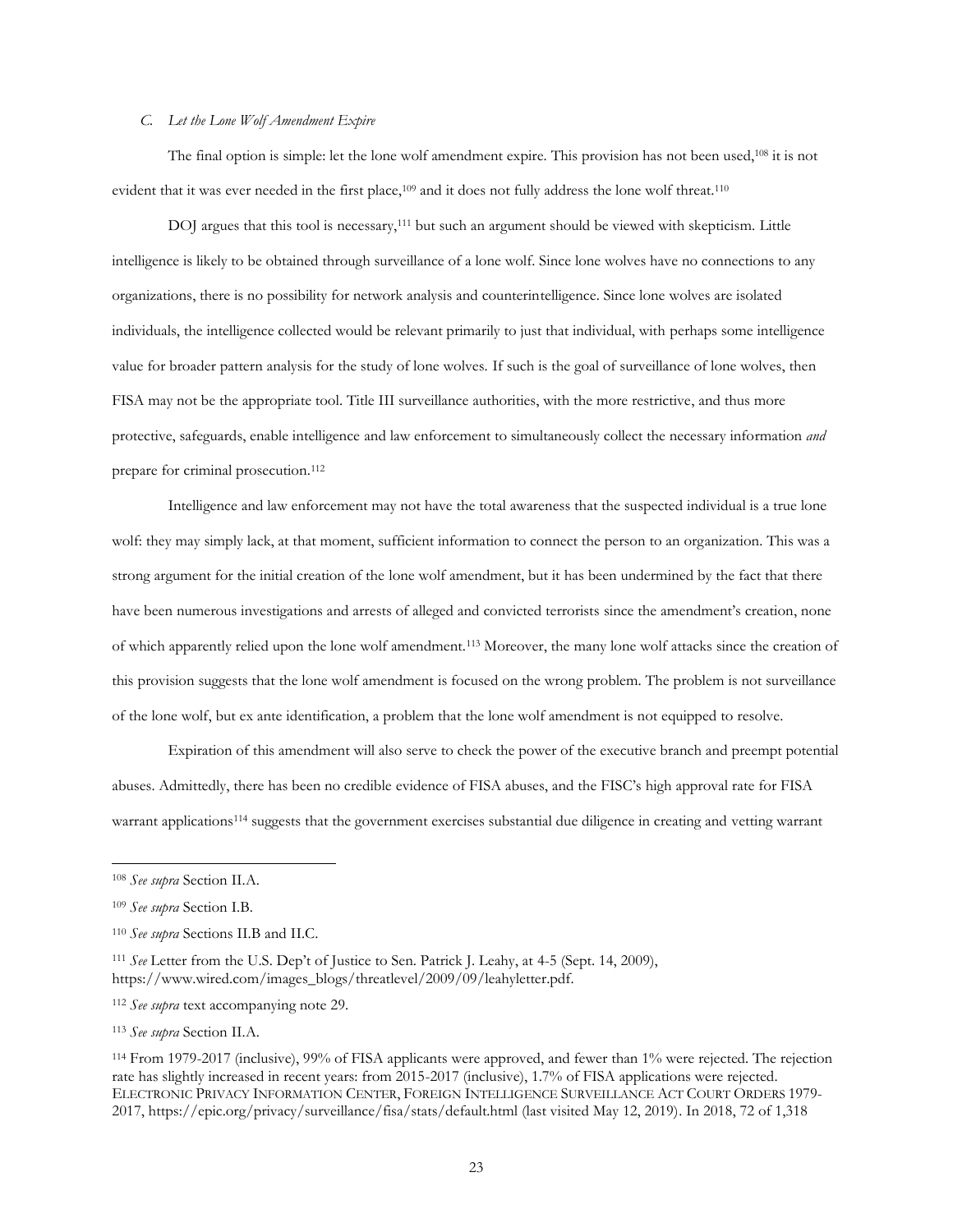applications.<sup>115</sup> Yet the courts already give extraordinary deference to the government in the face of national security issues. <sup>116</sup> It is unclear if the court would rule against the government in use of the lone wolf amendment, so expiration will act as a preemptive check.

Giving powers to the executive without oversight and constraint can and has led to abuses. FISA was originally created in part because government officials had operated on the honest beliefs that surveillance was conducted for legitimate foreign intelligence and counterintelligence purposes, all while the system was becoming corrupted with abuses. <sup>117</sup> Similar abuses could reasonably occur in the context of lone wolves. This provision is an expansive authority, and lone wolves offer little ex ante evidence of their radicalization, intent, and operational plans; taken together, the government could, in theory, more easily engage in fishing expeditions, using limited information to initiate electronic surveillance of individuals. Though this would serve the interests of national security, it would nonetheless subvert the privacy and civil liberties interests that FISA was designed to avoid. Even the perception of infringement on individual privacy can create a "chilling effect" on the public's ability to engage in the body politic.<sup>118</sup> The recent spate of lone wolf attacks might even pressure the government to more aggressively and proactively pursue lone wolves, and thereby lead to more surveillance of more people.

The potential for abuse is all the more relevant when one remembers that a tool already exists to tackle this problem: Title III. FISA changed the probable cause standard from one that was act-centric in Title III (probable cause that an individual is or will commit a criminal *act*) to one that was person-centric (probable cause that an individual is an *agent* of a foreign power).<sup>119</sup> The potential consequences of FISA's arguably lower bar are compounded with the addition of the lone wolf amendment, which effectively removes the agency element entirely. FISA's different probable cause

FISA applications were rejected (in full or in part), reaching a 5% rejection rate. Letter from James C. Duff, Director, Administrative Office of the United States Courts, to Honorable Jerrold Nadler, Chairman, Committee on the Judiciary (Apr. 25, 2019), https://fas.org/irp/agency/doj/fisa/2018rept-aousc.pdf.

<sup>115</sup> Critics of FISA argue, however, that the high approval and low rejection rates point to the FISC's notable, and problematic, deference to the executive branch. Evan Perez, *Secret Court's Oversight Gets Scrutiny*, WALL ST. J. (Jun. 9, 2013), https://www.wsj.com/articles/SB10001424127887324904004578535670310514616.

<sup>116</sup> *See supra* note 27.

<sup>117</sup> Seymour M. Hersh, *Huge C.I.A. Operation Reported in U.S. Against Antiwar Forces, Other Dissidents in Nixon Years*, N.Y. TIMES (Dec. 22, 1974), https://www.nytimes.com/1974/12/22/archives/huge-cia-operation-reported-in-u-s-againstantiwar-forces-other.html.

<sup>118</sup> S. REP. NO. 95-604(I), at 8, 1978 U.S.C.C.A.N. 3909-10. Though the Senate Judiciary Committee used "chilling effect" in reference to warrantless surveillance specifically, the concept applies generally to the idea of "direct infringements on constitutional rights . . . [and] government activities which effectively inhibit the exercise of these rights. *Id*.

<sup>119</sup> *See supra* note 26 and accompanying text.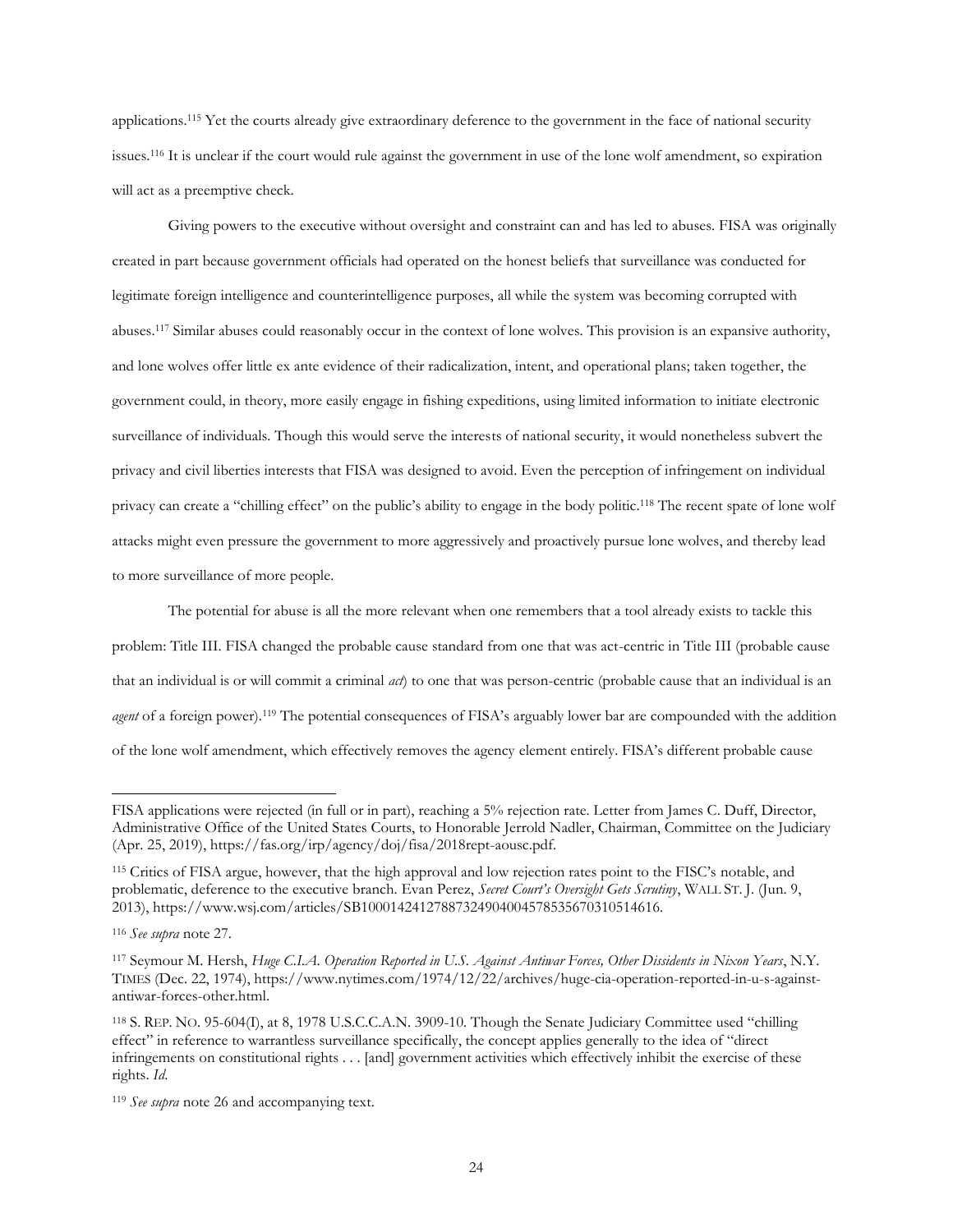standard and the lone wolf amendment's removal of agency are independently appropriate, but together they create risks of abuse.

Finally, it is not unusual for legislation to expire at their sunset for lack of need or use. Indeed, that is the purpose of sunset laws. The rise of administrative and regulatory programs and agencies in the second half of the twentieth century led Congress and state legislatures to begin to implement them more frequently, in an effort to increase legislative oversight and governmental accountability.<sup>120</sup> Sunsets require "review of past performance" to justify renewal.<sup>121</sup> Even with regards to surveillance programs, expiration is not unique. There is currently discussion, for instance, to let a major NSA surveillance program expire with its 2019 sunset, because it "provides limited value to national security and has become a logistical headache."<sup>122</sup> The political climate may be right to allow the lone wolf amendment to expire. The current administration has sought to generally reduce regulations in other sectors,<sup>123</sup> and when other surveillance powers may be abandoned, this may be a good time to drop the lone wolf amendment.

The fear that someday a case will arise where the lone wolf amendment is the only way to stop a terrorist attack is not an unreasonable one. The costs of missing a threat when a tool like the lone wolf amendment *might* have stopped it would be huge. But such a slippery-slope argument, enmeshed in national security rhetoric, is often used to give the executive greater powers. Congress should and must aggressively challenge the executive's claim for the need for such power.

### **Conclusion:**

 $\overline{a}$ 

The initial argument for the lone wolf amendment rested on the idea that its absence denied the government a meaningful tool to prevent terrorism. Yet is seems clear that that simply was and has not been the case. There is no

<sup>122</sup> Dustin Volz & Warren P. Strobel, *NSA Recommends Dropping Phone-Surveillance Program*, WALL ST. J. (Apr. 24, 2019), https://www.wsj.com/amp/articles/nsa-recommends-dropping-phone-surveillance-program-11556138247. See *also* Charlie Savage, *Disputed N.S.A. Phone Program Is Shut Down, Aide Says*, N.Y. TIMES (March 4, 2019), https://www.nytimes.com/2019/03/04/us/politics/nsa-phone-records-program-shut-down.html (reporting early and unofficial discussions to end the program); Dustin Volz, *NSA Weighs Ending Phone Surveillance Program Exposed by Snowden*, WALL ST. J. (March 5, 2019), https://www.wsj.com/articles/nsa-weighs-ending-phone-surveillance-program-exposedby-snowden-11551752806 (reporting the same); Susan Landau, *Is Section 215 No Longer Worth the Effort?*, LAWFARE (March 11, 2019), https://www.lawfareblog.com/section-215-no-longer-worth-effort (commenting on these reports).

<sup>120</sup> *See* Virginia McMurtry, *Sunset Laws: Establishing Systematic Oversight Procedure, Issue Brief Number IB76049*, Updated Feb. 22, 1979.

<sup>121</sup> VIRGINIA MCMURTRY, CONG. RESEARCH SERV., IB76049, SUNSET LAWS: ESTABLISHING SYSTEMATIC OVERSIGHT PROCEDURE 2 (1979).

<sup>123</sup> Exec. Order No. 13,771, 82 Fed. Reg. 9,339 (Feb. 3, 2017).